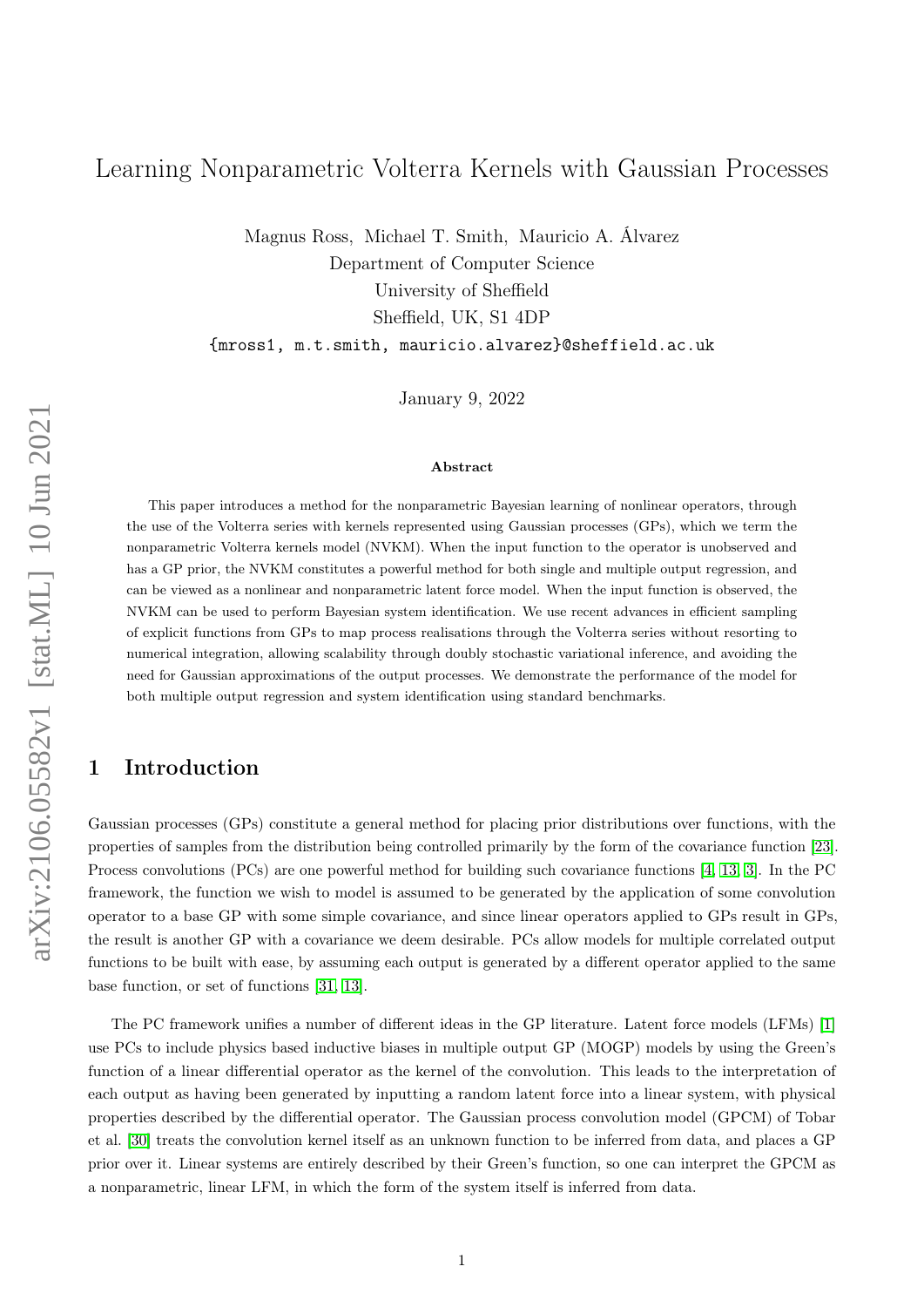In the physical world, nonlinear systems are the norm, and linearity is an approximation. As a consequence it is desirable when dealing with physical data to have models that can incorporate nonlinearity naturally. Often however, given a certain set of data, it is not clear exactly what form this nonlinearity takes, and so introducing specific parametric non-linear operators can be overly restrictive. Álvarez et al. [\[2\]](#page-10-4) present a model known as the nonlinear convolved MOGP (NCMOGP) which introduces nonlinearity to MOGPs via the Volterra series [\[8\]](#page-10-5), a nonlinear series expansion used widely for systems identification, whose properties are controlled by a set of square integrable functions of increasing dimensionality known as the Volterra kernels (VKs). The NCMOGP assumes these functions are both separable and homogeneous, and of parametric Gaussian form, it also approximates the outputs as GPs in order to make inference tractable.

The present work introduces a new model which drops the separability and homogeneity assumptions on the VKs, allows their form to be learned directly from data, and makes no approximation on the distribution of the outputs. We refer to it as the nonparametric Volterra kernels model (NVKM). We develop a fast sampling method for the NVKM which leverages the recent results of Wilson et al. [\[36\]](#page-11-3) on the sampling of explicit functions from GPs to analytically map function realisations through the Volterra series, avoiding the need for computationally expensive and inaccurate high dimensional numerical integration. Fast sampling allows for the application of doubly stochastic variational inference (DSVI) [\[29\]](#page-11-4) for scalable learning.

The NVKM is well suited to both single and multiple output regression problems, and can be thought of as an extension of the GPCM to both non-linear systems and multiple outputs. The NVKM can also be interpreted as a non-linear LFM in which the operator is learned directly from data. We additionally present a variation of the NVKM that can be used for Bayesian systems identification, where the task is to learn operator mappings between observed input and output data, and show that it allows for considerably better quantification of uncertainty than competing methods which use recurrence [\[18\]](#page-11-5).

# 2 Background

In this section we give a brief introduction to the mathematical background of PCs and the Volterra series.

<span id="page-1-0"></span>**Process convolutions** In the PC framework, the set of output functions  $\{f_d(t)\}_{d=1}^D$ , with D being the number of outputs, is generated by the application of some set of linear operators, specifically convolution operators, to a latent function u represented by a Gaussian process,  $f_d(t) = \int_{\mathcal{T}} G_d(t - \tau) u(\tau) d\tau$ , where  $\mathcal{T}$  is the domain of integration, and the function  $G_d$  is known variously as the convolutional kernel, smoothing kernel, impulse response or Green's function, depending on context. This function must be square integrable to ensure the output is finite. A linear operator acting on a GP produces another GP [\[23\]](#page-11-0), and so we obtain D distinct GPs. Since the latent function  $u$  is shared across the outputs, these  $D$  GPs are correlated, allowing joint variations to be captured, whilst the convolution with  $G_d$  adapts u to each output. Álvarez et al. [\[3\]](#page-10-2) show that many MOGP models can be recast in terms of the PC framework by particular choices of  $G_d$  and u. In LFMs,  $G_d$  is taken to be the Green's function of some differential operator. We can then interpret each output as resulting from a shared random force being fed into a distinct linear system, represented by the differential operator. The smoothing kernels are usually taken to have parametric, often Gaussian form. Tobar et al. [\[30\]](#page-11-2) use the PC framework for a single output, and make the smoothing kernel itself a GP, giving rise to the GPCM. Bruinsma [\[7\]](#page-10-6) extends the GPCM to the multiple output case, although the model was not applied to data.

Voterra Series The PC framework can be extended to represent a broader class of output functions by instead considering the outputs  $\{f_d(t)\}_{d=1}^D$  as being the result of some non-linear system, acting on the latent function u. The Volterra series is a series approximation for non-linear systems that is widely used in the field of system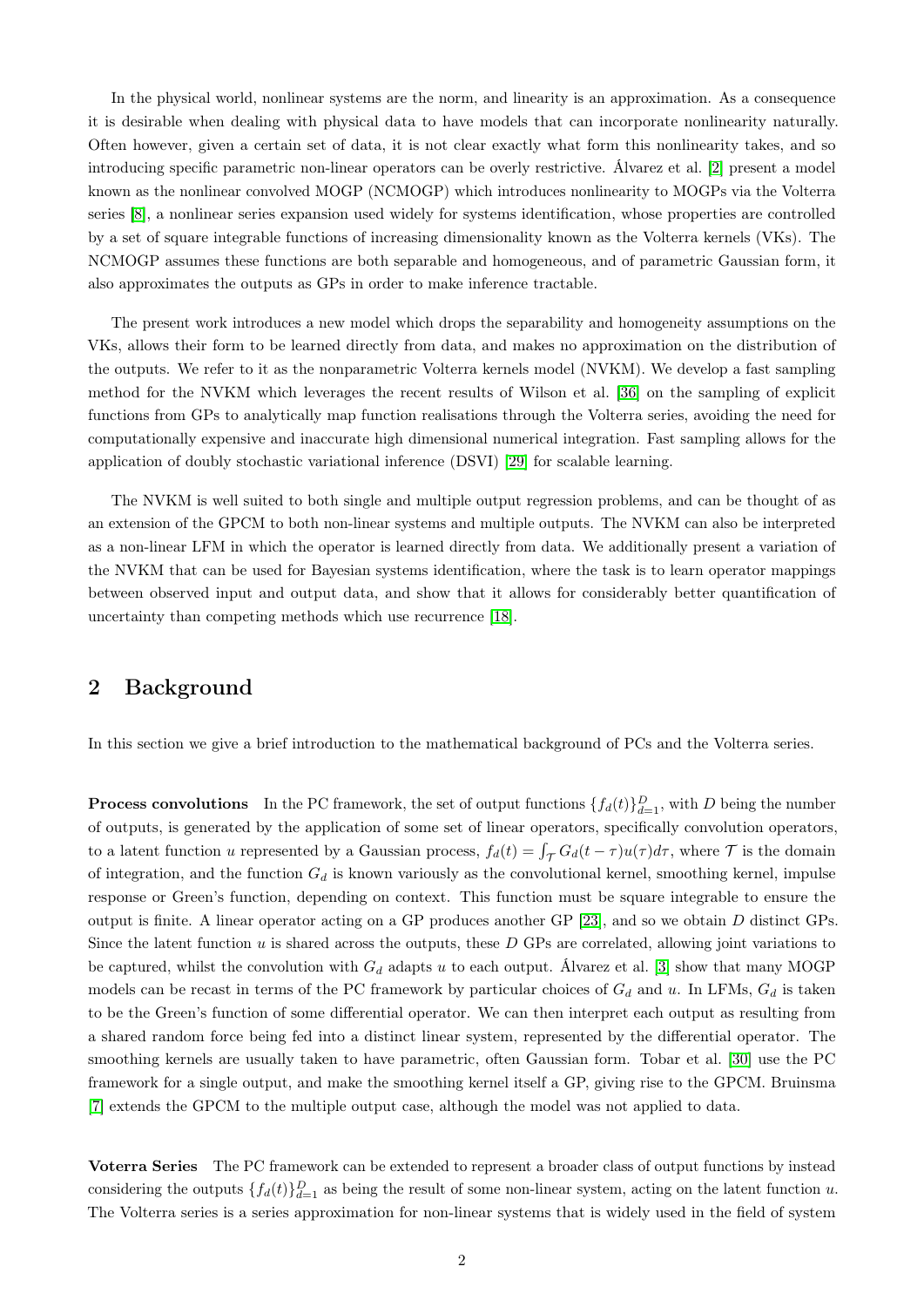identification [\[8\]](#page-10-5). It is given by,

<span id="page-2-0"></span>
$$
f(t) = \sum_{c=1}^{C} \int_{\mathcal{T}} G_c(t - \tau_1, \dots, t - \tau_c) \prod_{j=1}^{c} u(\tau_j) d\tau_j,
$$
 (1)

where f is the system output,  $G_c$  is the  $c<sup>th</sup>$  order VK, u is the system input, and C is the order of the approximation. We can think of the Volterra series as an extension of the well known Taylor expansion, that allows f to have memory of the past values of u, that is to say f depends on u at all values  $t \in \mathcal{T}$ , and can approximate a broad class of non-linear operators. Álvarez et al. [\[2\]](#page-10-4) use Equation [\(1\)](#page-2-0) to construct the NCMOGP, applying the Volterra series with d distinct sets of VKs  $\{G_{d,c}\}_{c=1}^C$  to a shared latent GP input u, to produce outputs  $\{f_d(t)\}_{d=1}^D$ . Since the Volterra series is a nonlinear operator, the output becomes an intractable, non-Gaussian process. The authors perform inference by approximating the outputs as GPs and using the first and second moments of the output process to form its mean and covariance function. To enable to computation of these moments, the authors restrict the set of VKs to those which are both separable and homogeneous, i.e.  $G_{d,c}(t_1,\ldots,t_c) = \prod_{i=1}^c G_d(t_i)$ . Additionally, since the moment computation requires analytically solving a number of non-trivial convolution integrals, the authors only consider a Gaussian form for the VKs.

### 3 The nonparametric Volterra kernels model

The NVKM relaxes the restrictions of separability and homogeneity which are placed on the VKs in the NCMOGP, and represents these kernels as independent GPs, allowing their form and uncertainty to be inferred directly from data. The generative process for the NVKM can be stated as

<span id="page-2-1"></span>
$$
u(t) \sim \mathcal{GP}(0, k^{(u)}(t, t')),
$$
  
\n
$$
G_{d,c}(\mathbf{t}) \sim \mathcal{GP}(0, k^{(G_{d,c})}(\mathbf{t}, \mathbf{t}')), \quad \mathbf{t} \in \mathbb{R}^c, \quad \forall c \in 1, ..., C, \quad \forall d \in 1, ..., D,
$$
  
\n
$$
f_d(t) = \sum_{c=1}^C \int_{-\infty}^{\infty} G_{d,c}(t - \tau_1, ..., t - \tau_c) \prod_{j=1}^c u(\tau_j) d\tau_j,
$$
\n(2)

where  $k^{(u)}(t,t')$  is the covariance function for the input process, and  $k^{(G_{d,c})}(t,t')$  is the covariance function for the  $c<sup>th</sup>$  VK of the  $d<sup>th</sup>$  output. We follow Tobar et al. [\[30\]](#page-11-2) in using the decaying square exponential (DSE) covariance for the VKs, which is a modification to the ubiquitous square exponential (SE) covariance that ensures the samples are square integrable. The DSE covariance has the form

$$
k_{DSE}(\mathbf{t}, \mathbf{t}') = \sigma^2 \exp(-\alpha (\|\mathbf{t}\|^2 + \|\mathbf{t}'\|^2) - \gamma \|\mathbf{t} - \mathbf{t}'\|^2),\tag{3}
$$

where  $\|\cdot\|$  is the or  $\ell^2$  norm,  $\sigma$  is the amplitude,  $\alpha$  controls the rate at which the samples decay away from the origin, and  $\gamma$  is related to the length scale l of the samples by  $\gamma = \frac{1}{l^2}$ . A diagram of the generative process for the model is shown in Figure [1.](#page-3-0) Obtaining an exact distribution over the outputs  $f_d$  is intractable, since it involves integration over nonlinear combinations of infinite dimensional stochastic processes. In order to sample from the model, and perform inference, approximations must be introduced. In particular, we employ the results of Wilson et al. [\[36\]](#page-11-3) to sample in linear time, which enables efficient learning through the use of variational inducing points [\[28\]](#page-11-6) with doubly stochastic variational inference (DSVI) [\[29\]](#page-11-4).

#### 3.1 Sampling

One could sample from the model by drawing from the input and filter GPs at some finite set of locations, and then using the samples with some method for numerical integration to find the output. As the dimensionality of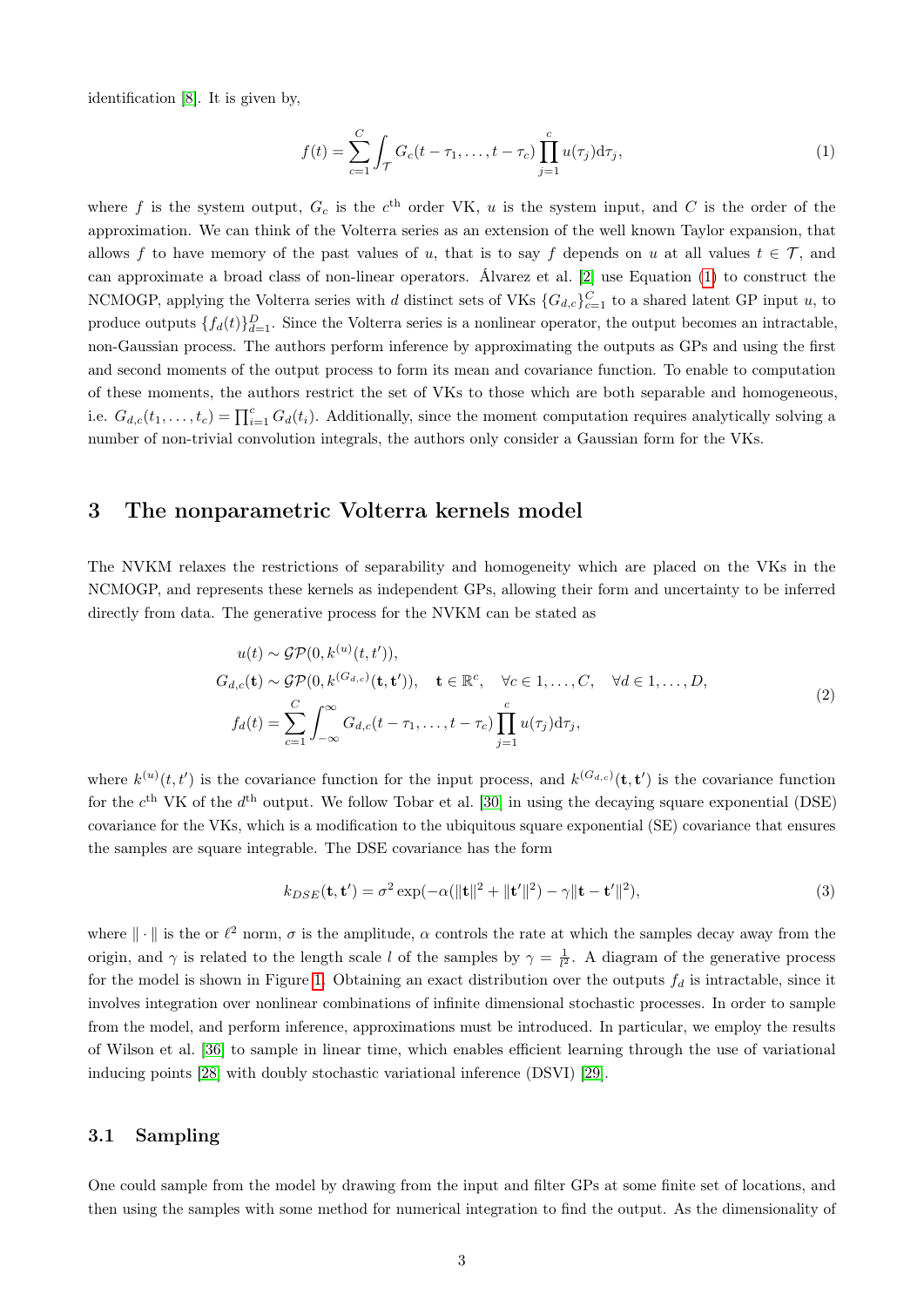$$
\mathcal{M}^{U(t)}\downarrow \mathcal{M}^{V(t)}\downarrow \mathcal{M}^{V(t)} = \mathcal{M}^{U(t)}\downarrow \mathcal{M}^{V(t)}\downarrow \mathcal{M}^{V(t)}\downarrow \mathcal{M}^{V(t)}\downarrow \mathcal{M}^{V(t)}\downarrow \mathcal{M}^{V(t)}\downarrow \mathcal{M}^{V(t)}\downarrow \mathcal{M}^{V(t)}\downarrow \mathcal{M}^{V(t)}\downarrow \mathcal{M}^{V(t)}\downarrow \mathcal{M}^{V(t)}\downarrow \mathcal{M}^{V(t)}\downarrow \mathcal{M}^{V(t)}\downarrow \mathcal{M}^{V(t)}\downarrow \mathcal{M}^{V(t)}\downarrow \mathcal{M}^{V(t)}\downarrow \mathcal{M}^{V(t)}\downarrow \mathcal{M}^{V(t)}\downarrow \mathcal{M}^{V(t)}\downarrow \mathcal{M}^{V(t)}\downarrow \mathcal{M}^{V(t)}\downarrow \mathcal{M}^{V(t)}\downarrow \mathcal{M}^{V(t)}\downarrow \mathcal{M}^{V(t)}\downarrow \mathcal{M}^{V(t)}\downarrow \mathcal{M}^{V(t)}\downarrow \mathcal{M}^{V(t)}\downarrow \mathcal{M}^{V(t)}\downarrow \mathcal{M}^{V(t)}\downarrow \mathcal{M}^{V(t)}\downarrow \mathcal{M}^{V(t)}\downarrow \mathcal{M}^{V(t)}\downarrow \mathcal{M}^{V(t)}\downarrow \mathcal{M}^{V(t)}\downarrow \mathcal{M}^{V(t)}\downarrow \mathcal{M}^{V(t)}\downarrow \mathcal{M}^{V(t)}\downarrow \mathcal{M}^{V(t)}\downarrow \mathcal{M}^{V(t)}\downarrow \mathcal{M}^{V(t)}\downarrow \mathcal{M}^{V(t)}\downarrow \mathcal{M}^{V(t)}\downarrow \mathcal{M}^{V(t)}\downarrow \mathcal{M}^{V(t)}\downarrow \mathcal{M}^{V(t)}\downarrow \mathcal{M}^{V(t)}\downarrow \mathcal{M}^{V(t)}\downarrow \mathcal{M}^{V(t)}\downarrow \mathcal{M}^{V(t)}\downarrow \mathcal{M}^{V(t)}\downarrow \mathcal{M}^{V(t)}\downarrow \mathcal{M}^{V(t)}\downarrow \mathcal{M}^{V(t)}\downarrow \mathcal{M}^{V(t)}\downarrow \mathcal{M}^{V(t)}\downarrow \mathcal{M}^{V
$$

<span id="page-3-0"></span>Figure 1: A diagram of the generative process for the NVKM with  $C = 2$  and  $D = 3$ , showing the stages of computation of the first order (on the left side) and second order (in the center) terms of the Volterra series for three outputs, shown in the rows, with the star representing a convolution. The 1D contribution from the second order term is obtained by taking the diagonal of the result of the 2D convolution.

the filters increases, however, many points would be needed to obtain an accurate answer, this quickly becomes computationally intractable, since sampling exactly from a GP has cubic time complexity with respect to the number of points requested. We can sidestep this problem, and avoid the need for any numerical integration, by representing samples from the GPs explicitly as functions. Using the results from Wilson et al. [\[36\]](#page-11-3), and following their notation, we can write a sample from a GP  $f : \mathbb{R}^c \to \mathbb{R}$ , with covariance function  $k(\mathbf{t}, \mathbf{t}')$ , given M inducing variables  $\mathbf{v} \in \mathbb{R}^M$  with corresponding inducing inputs  $\{\mathbf{z}_j\}_{j=1}^M$ , with  $\mathbf{z}_j \in \mathbb{R}^c$ , as

<span id="page-3-1"></span>
$$
(f|\mathbf{v})(\mathbf{t}) = \sum_{i=1}^{N_b} w_i \phi_i(\mathbf{t}) + \sum_{j=1}^{M} q_j k(\mathbf{t}, \mathbf{z}_j),
$$
\n(4)

where  $\{\phi_i\}_{i=1}^{N_b}$  is a random Fourier basis, with  $N_b$  being the number of basis functions in the approximation,  $\mathbf{w} \in \mathbb{R}^{N_b}$  with entries  $w_i \sim \mathcal{N}(0, 1)$ , and  $q_j$  are the entries of the vector  $\mathbf{q} = \mathbf{K}^{-1}(\mathbf{v} - \Phi \mathbf{w})$ , where  $\mathbf{K} \in \mathbb{R}^{M \times M}$ , with elements  $K_{m,n} = k(\mathbf{z}_n, \mathbf{z}_m)$ , is the covariance matrix of the inducing points, and  $\Phi \in \mathbb{R}^{M \times N_b}$  is a feature matrix, with each basis function being evaluated at each inducing location. The random Fourier basis is obtained by first sampling  $\beta_i \sim U(0, 2\pi)$ , where U is the uniform distribution, and then sampling  $\theta_i \sim FT(k)$ , where FT is the Fourier transform of the covariance function, which is the spectral density of the process. The basis functions are then given by  $\phi_i(\mathbf{t}) = \sqrt{2/N_b} \cos(\theta_i^{\top} \mathbf{t} + \beta_i)$ . We can see Equation [\(4\)](#page-3-1) as consisting of an approximate GP prior, using a random Fourier features approximation [\[22\]](#page-11-7), with a correction term which uses Matheron's update rule to account for the inducing points. By using Equation [\(4\)](#page-3-1), samples can be obtained in linear time with respect to the number of requested points. It should be noted that Equation [\(4\)](#page-3-1) only applies to GPs with stationary kernels, however, the DSE covariance required for  $G_{c,d}$ , is non-stationary. It can be shown that the process  $\exp(-\alpha ||\mathbf{t}||^2) G'_{c,d}(\mathbf{t})$  has the DSE covariance if  $G'_{c,d}$  has the SE covariance. We can then write a sample from the output of the NVKM as,

$$
(f_d|\{\mathbf{v}_{d,c}^G\}_{c=1}^C,\mathbf{v}^u)(t) = \sum_{c=1}^C \int_{-\infty}^{\infty} e^{-\alpha \sum_{i=1}^c (t-\tau_i)^2} (G'_{d,c}|\mathbf{v}_{d,c}^G)(t-\tau_1,\ldots,t-\tau_c) \prod_{j=1}^c (u|\mathbf{v}^u)(\tau_j) d\tau_j, \tag{5}
$$

which can be computed analytically, assuming that  $u$  also has the SE covariance, by representing the Fourier basis in complex form, and factorising the integrals, leading to combinations of sums and products of single dimensional integrals of the form  $\int_{-\infty}^{\infty} \exp(-ax^2 + bx)dx = \sqrt{\pi/a} \exp(b^2/4a)$ . See [A](#page-12-0)ppendix A for details of the computation.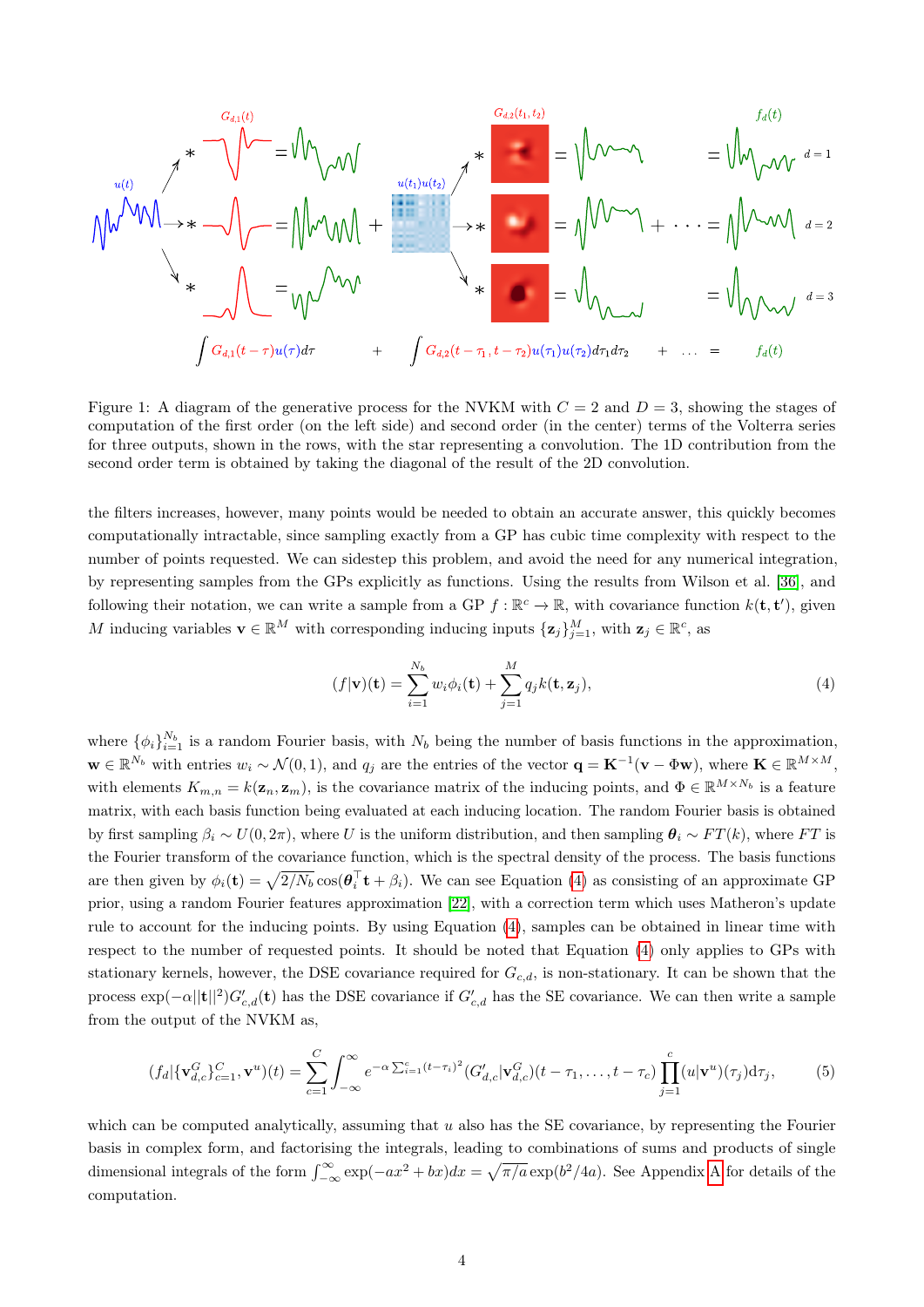#### 3.2 Inference

Learning with the NVKM implies making inference of the input process u, along with all VKs  $\{G_{d,c}\}_{c,d=1}^{C,D}$ , from observed output data  $\{y_d\}_{d=1}^D$  with  $y_d \in \mathbb{R}^{N_d}$ , which are the functions  $\{f_d\}_{d=1}^D$  evaluated at points  $\{\mathbf{t}_d\}_{d=1}^D$  with  $\mathbf{t}_d \in \mathbb{R}^{N_d}$ , corrupted by some i.i.d Gaussian noise. That is to say  $y_{d,i} = f_d(t_{d,i}) + \epsilon_{d,i}$  with  $\epsilon \sim \mathcal{N}(0, \sigma_{y_d}^2)$ . Let  $\mathbf{v}_{d,c}^G = G_{d,c}(\mathbf{z}_{d,c}^G)$  denote the inducing points for the VKs, and  $\mathbf{v}^u = u(\mathbf{z}^u)$  denote the inducing points for the input. The joint distribution over these inducing points and the latent functions then has the following form

$$
p(\{\mathbf{y}_d\}_{d=1}^D, \{G_{d,c}, \mathbf{v}_{d,c}^G\}_{c,d=1}^{C,D}, u, \mathbf{v}^u) = \prod_{d,i=1}^{D,N_d} p(y_{d,i}|f_d(t_{d,i})) \prod_{d,c=1}^{D,C} p(G_{d,c}|\mathbf{v}_{d,c}^G) p(\mathbf{v}_{d,c}^G) p(u|\mathbf{v}^u) p(\mathbf{v}^u),
$$
(6)

where  $f_d(t_{d,i})$  depends on the VKs and input through Equation [\(2\)](#page-2-1), the likelihood is  $p(y_{d,i}|f_d(t_{d,i}))$  =  $\mathcal{N}(y_{d,i};f_d(t_{d,i}),\sigma_{y_d}^2)$ ,  $p(G_{d,c}|\mathbf{v}_{d,c}^G)$  and  $p(u|\mathbf{v}^u)$  are GP posterior distributions, and  $p(\mathbf{v}^u)$  and  $p(\mathbf{v}_{d,c}^G)$  are the prior distributions over the inducing points. The dependency structure of the model is described in Figure [2.](#page-4-0) We form an approximate variational distribution, in a similar way to Tobar et al. [\[30\]](#page-11-2), using a structured mean field approximation. That is to say, we mirror the form of the true joint distribution, and replace the prior distributions over the inducing points with variational distributions,  $q(\mathbf{v}_{d,c}^G)$  and  $q(\mathbf{v}^u)$ , leading to the variational distribution

<span id="page-4-1"></span>
$$
q(\{G_{d,c}, \mathbf{v}_{d,c}^G\}_{c,d=1}^{C,D}, u, \mathbf{v}^u) = \prod_{d,c=1}^{D,C} p(G_{d,c}|\mathbf{v}_{d,c}^G)q(\mathbf{v}_{d,c}^G)p(u|\mathbf{v}^u)q(\mathbf{v}^u).
$$
\n(7)

The optimal form of the variational posteriors are multivariate Gaussians,  $q(\mathbf{v}^u) = \mathcal{N}(\mathbf{v}^u; \boldsymbol{\mu}^u, \boldsymbol{\Sigma}^u)$  and  $q(\mathbf{v}_{d,c}^G) =$  $\mathcal{N}(\mathbf{v}_{d,c}^G;\boldsymbol{\mu}_{d,c}^G,\boldsymbol{\Sigma}_{d,c}^G)$ , where the mean vectors and covariance matrices of these distributions are variational parameters. This form of variational approximation leads to a variational lower bound,

$$
\mathcal{F} = \sum_{d,i=1}^{D,N_d} \mathbb{E}_q[log p(y_{d,i}|f_d(t_{d,i}))] - \sum_{d,c=1}^{D,C} \text{KL}[q(\mathbf{v}_{d,c}^G))||p(\mathbf{v}_{d,c}^G))] - \text{KL}[q(\mathbf{v}^u)||p(\mathbf{v}^u)],\tag{8}
$$

where KL[.||.] represents the Kullback-Lieber (KL) divergence. The expression above is optimised using gradient descent. The KL divergences have closed form. The derivation of the bound and KL divergences are given in Appendix [B.](#page-15-0) The expectation of the log likelihood of the outputs, given in the first term, is intractable, due to the nature of nonlinearity introduced by the Volterra series. We instead compute a stochastic estimate of the log likelihood by sampling from the model and using,

<span id="page-4-3"></span>
$$
\mathbb{E}_{q}[\log p(y_{d,i}|f_d(t_{d,i}))] \approx \frac{1}{S} \sum_{s=1}^{S} \log p(y_{d,i}|(f_d|\mathbf{v}_{d,c}^G, \mathbf{v}^u)(t_{d,i})), \quad (9)
$$

where  $\mathbf{v}_{d,c}^G$  and  $\mathbf{v}^u$  are first sampled from their respective variational distributions, and then used in Equation [\(A\)](#page-12-0) to generate a sample from  $f_d$ . To make the inference scheme scalable, we compute the bound on randomly sub-sampled mini batches of the data set, which alone is known as stochastic variational inference [\[14\]](#page-10-7). When this source of stochasticity is combined with the stochastic estimate of the expected log likelihood, we have DSVI [\[29\]](#page-11-4).

In the standard NVKM model, the input process  $u$  is a latent function with no observed data associated with it. There are many situations in which, instead of learning a distribution over some output functions alone, we wish to learn an operator mapping

<span id="page-4-2"></span>

<span id="page-4-0"></span>Figure 2: A graphical model for the NVKM, where the dashed elements are added to form the IO-NVKM. Note that nodes  $u, f_d$ , and  $G_{d,c}$  are not random variables, they are random processes, but the distinction is not made in the diagram for the sake of clarity.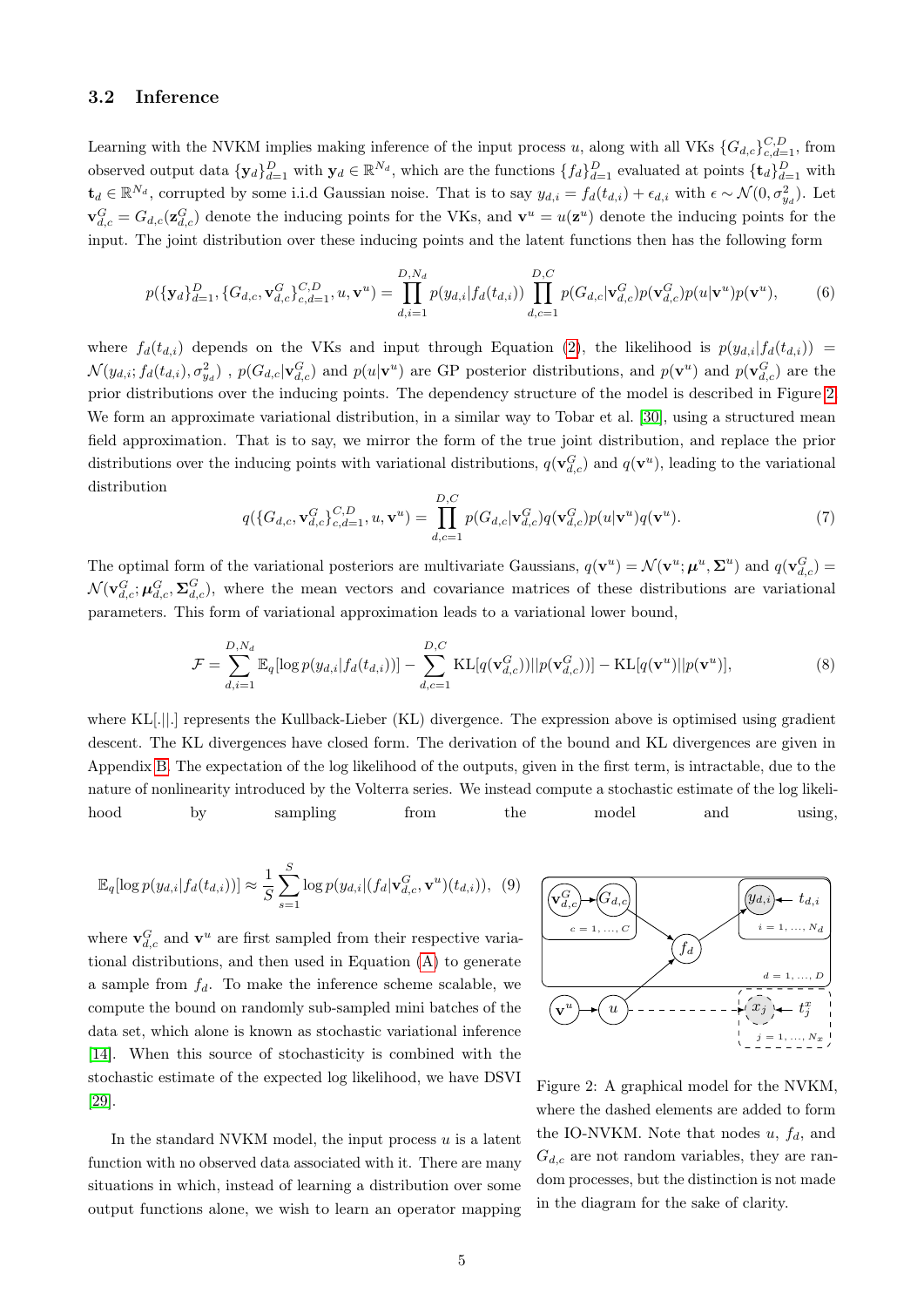between an input function and an output function, or functions.

That is to say, in addition to observing data  $\{y_d\}_{d=1}^D$  we also observed the input process u at locations  $\mathbf{t}^x \in \mathbb{R}^{N_x}$ corrupted with i.i.d noise, which we denote **x**, so  $x_i = u(t_i^x) + \epsilon_i^x$  with  $\epsilon^x \sim \mathcal{N}(0, \sigma_x^2)$ . We apply a simple modification to the inference scheme of the NVKM, in order to form a new model which we term the input/output NVKM (IO-NVKM). For the IO-NVKM, we pick up an additional likelihood term in Equation [\(6\)](#page-4-1), with the variational distribution remaining unchanged, and we obtain a new bound,

$$
\mathcal{F}_{IO} = \mathcal{F} + \sum_{j=1}^{N_x} \mathbb{E}_q[p(x_j|u(t_j^x))],\tag{10}
$$

where  $p(x_j | u(t_j^x)) = \mathcal{N}(x_j; u(t_j^x), \sigma_x^2)$ ,  $\mathcal{F}$  is given by Equation [\(8\)](#page-4-2) and we approximate the expectation as in Equation [\(9\)](#page-4-3). The relationship between the NVKM and IO-NVKM is illustrated in Figure [2](#page-4-0) where the dashed sections are added to form the IO model.

## 4 Related Work

In the this section, we give a brief overview of existing ideas in the literature that have some connection to the NVKM.

Non-parametric kernels Covariance function design and selection is key to achieving good performance with GPs. Much work has been done on automatically determining covariance functions from data, for example by building complex covariances by composing simpler ones together [\[10\]](#page-10-8), or by using deep neural networks to warp the input space in complex ways before the application of a simpler kernel [\[35\]](#page-11-8). Flexible parametric covariances can also be designed in frequency space [\[34\]](#page-11-9). Alternatively, some efforts have been made to learn covariance functions using GPs themselves. In addition the the GPCM, another model that learns covariances nonparametrically is due to Benton et al. [\[5\]](#page-10-9), who use GPs to represent the log power spectral density, and then apply Bochner's theorem to convert this to a representation of the covariance function. GPs are fully specified by their first two moments, so by learning the covariance function and mean function, one knows all there is to know about the process. The present work uses the formalism of the Volterra series to learn the properties of more complex, non-Gaussian processes, non-parametrically. We can think of this as implicitly learning not just the first and second order moments of the process, but also the higher moments, depending on the value of C. In the case of  $C = 1$  and  $D = 1$ , the NVKM and the GPCM are the same, except for the fact the GPCM uses the white noise as the input process, whereas we use an SE GP.

LFMs and MOGPs As discussed in Section [2,](#page-1-0) we can interpret the first order filter function as the Green's function of some linear operator or system, and so by placing a GP prior over it, we implicitly place a prior over some set of linear systems [\[30\]](#page-11-2). Since standard LFMs use an operator of fixed form, we can interpret the NVKM in the case  $C = 1, D \ge 1$  as being an LFM in which the generating differential equation itself is learned from data. LFMs can be extended to cases in which the differential operator is nonlinear. Hartikainen et al. [\[12\]](#page-10-10) recast a specific non-linear LFM in terms of a state space formalism allowing for inference in linear time. Lawrence et al. [\[17\]](#page-11-10) use Markov chain Monte Carlo to infer the parameters of a specific nonlinear ODE describing gene regulation, using a GP as a latent input function. Ward et al. [\[32\]](#page-11-11) use black box VI with inverse auto-regressive flows to infer parameters of the same ODE. When  $C > 1$ , the NVKM can be interpreted as a nonlinear nonparametric LFM. Álvarez et al. [\[2\]](#page-10-4) use the fixed, parametric VKs to build an MOGP model. In contrast to the NVKM, they approximate the outputs as GPs and use analytical expressions for the moments to perform exact GP inference.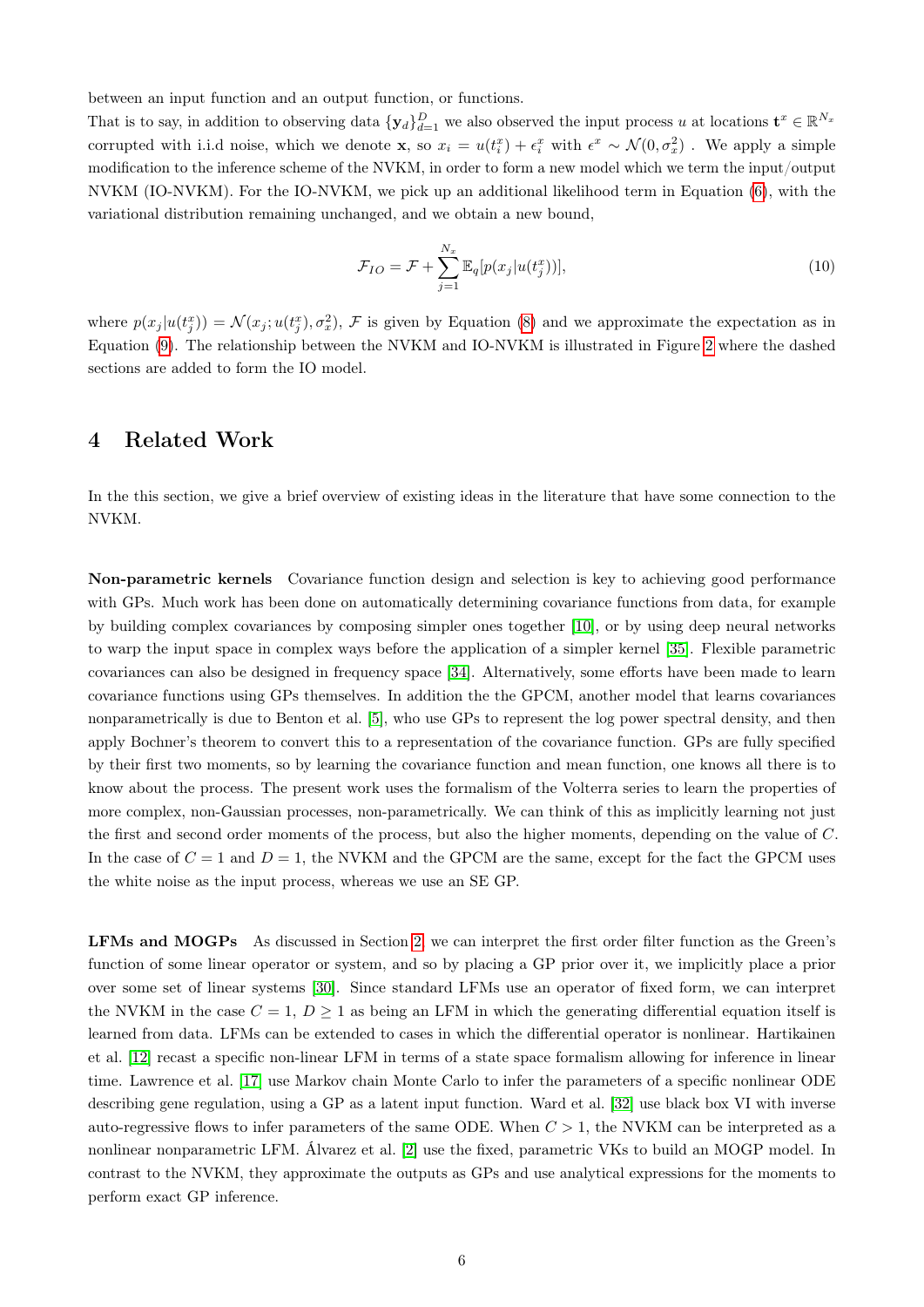

<span id="page-6-2"></span>Figure 3: Model predictions on the synthetic data, with crosses indicating training points and dots indicating test points. The right plot shows an enhanced view of the peak around  $t = -9$ , and the shaded regions show  $2\sigma$ confidence.

Nonlinear system identification The IO-NVKM falls into the class of models which aim to perform system identification. A key concern of systems identification is determining how the output of certain systems, often represented by differential operators, respond to a given input. GPs have long been used for the identification of both linear and nonlinear systems. Many models exist which use GPs to recurrently map between previous and future states, including GP-NARX models [\[16\]](#page-10-11), various state space models [\[27,](#page-11-12) [26\]](#page-11-13) and recurrent GPs (RGPs) [\[19\]](#page-11-14). The thesis of Mattos [\[18\]](#page-11-5) gives a summary of these methods. Worden et al. [\[37\]](#page-11-15) detail a method for the combination of the GP-NARX model with a mechanistic model based on the physical properties of the system under study, leading to improved performance over purely data driven approaches. The IO-NVKM differs from these models in that instead of learning a mapping from the state of the system at a given point to the next state, we use GPs to learn an operator that maps the whole input function to the whole output function.

### <span id="page-6-3"></span>5 Experiments

For all the following experiments we place the inducing locations for both the input process and VKs on a fixed grid. The GP representing the cth VK has input dimension c, which means that the number of inducing points required to fully characterise it scales exponentially with  $c$  if they are placed on a grid. For all experiments we use 15, 10, 6 and 4 inducing points per axis for each of the 1st to 4th order filters respectively, centered on zero. We treat the range of the points of each VK as a

<span id="page-6-1"></span>Table 1: Performance on the synthetic data set, showing mean and standard deviation for 10 repeats.

| Model                            | <b>NMSE</b>       | <b>NLPD</b>       |
|----------------------------------|-------------------|-------------------|
| <b>GPCM</b>                      | $0.199 \pm 0.023$ | $1.080 \pm 0.130$ |
| NVKM $(C = 1)$                   | $0.196 \pm 0.047$ | $2.084 \pm 0.398$ |
| NVKM $(C = 2)$                   | $0.108 \pm 0.065$ | $0.638 \pm 0.580$ |
| NVKM $(C=3)$                     | $0.055 \pm 0.016$ | $0.124 \pm 0.107$ |
| NVKM $(C = 4)$ 0.084 $\pm 0.087$ |                   | $0.149 \pm 0.331$ |

hyperparameter, and fix  $\alpha$  such that the decaying part of the DSE covariance causes samples to be near zero at the edge of the range. For u we use approximately  $1/10$  of the number of inducing points as data points (average number of data per output for multi-output problems). The VK GP length scales, VK GP amplitudes, and input GP amplitude are optimised along with the variational parameters by maximising the variational bound using gradient descent. For computational reasons, the input process length scale is fixed based on the spacing of the input inducing points, and the noise hyperparameters are fixed to a small value whilst optimisation is taking place, and then fit alone afterwards. The model is implemented using the Jax framework  $[6]$ <sup>[1](#page-6-0)</sup> For all experiments we use Adam [\[15\]](#page-10-13). All models were trained on a single Nvidia K80 GPU.

<span id="page-6-0"></span> $1$ Code available at [github.com/magnusross/nvkm](#page-0-0)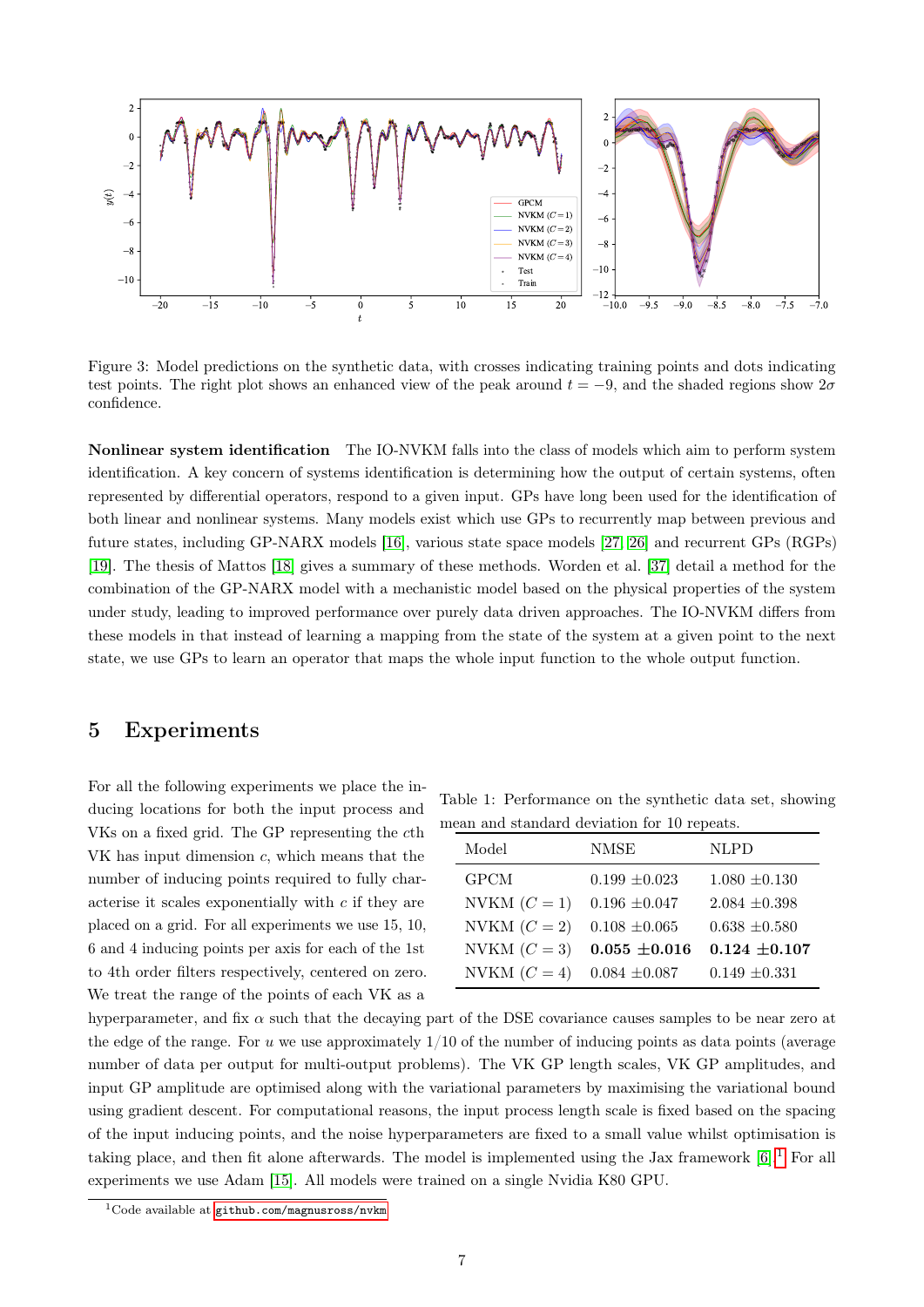#### 5.1 Synthetic data

To illustrate the advantage of including non-linearity in the model we generate a synthetic single output regression problem which includes both hard and soft nonlinearities by sampling  $g$  from an SE GP with length scale 2, computing  $f_i(t) = \int e^{-2\tau^2} h_i(\tau) g(t-\tau) d\tau$  for  $h_1(t) = \sin(6t)$ ,  $h_2(t) = \sin^2(5t)$  and  $h_3(t) = \cos(4t)$  by numerical integration, then computing the output as,

$$
y(t) = \min(5f_1(t)f_2(t) + 5f_3^3(t), 1) + \epsilon,
$$
\n(11)

with  $\epsilon \sim \mathcal{N}(0, 0.05^2)$ . We generate 1200 points in the range  $t = [-20, 20]$  and use a random subset of a third for training and the rest for testing. Table [1](#page-6-1) shows the normalised mean square errors (NMSEs) and negative log probability densities (NLPDs) on the test set for the NVKM with various values of C as well as the GPCM, with repeats using a different random train/test split, and different random seeds.<sup>[2](#page-7-0)</sup> As we would expect, the NMSE values are very similar for the NVKM with  $C = 1$  and the GPCM, since the models are nearly equivalent except for the prior on the input GP. Interestingly the NLPD values are better for the GPCM than the NVKM with  $C = 1$ , likely due to the fact we do not optimise the noise jointly with the bound. As C increases the performance of the NVKM improves until  $C = 4$ . The fact performance does not improve after  $C = 3$  illustrates the difficulty of identifying higher order nonlinearities in a relatively small training set, an effect supported by the results of the Cascaded Tanks experiment in the following section. Although the  $C = 4$  model does have more capacity to represent nonlinearities, the optimisation procedure is challenging, illustrated by the high variance of the results. Plots of the predictions for the model can be seen in Figure [3.](#page-6-2) We can see that increasing the non-linearity for the NVKMs allows the sharp spike and the finer grained features, as well as the hard nonlinearities, to be captured simultaneously.

#### 5.2 Cascaded tanks

To demonstrate the IO-NVKM , we use a standard benchmark for non-linear systems identification know as Cascaded Tanks [\[25\]](#page-11-16).[3](#page-7-1) The system comprises two vertically stacked tanks filled with water, with water being pumped from a reservoir to the top tank, which then drains into the lower tank and finally back to the reservoir. The training data is two time series of 1024 points, one being the input to the system, which is the voltage fed into the pump, and the second being the output, which is the measured water level in the lower tank. For testing, an additional input signal, again of 1024 points, is provided, and the task is to predict the corresponding output water level. The system is considered challenging because it contains hard nonlinearities when the tanks reach maximum capacity and overflow (see the regions around 600s and 2900s in Figure [4\)](#page-8-0), it has unobserved internal state, and has a relatively

<span id="page-7-2"></span>Table 2: Comparison of performance on the Cascaded Tanks dataset, with the last four models reported in [\[18\]](#page-11-5). H indicates the number of hidden layers in the RGP.

| Model             | <b>RMSE</b> | <b>NLPD</b> |
|-------------------|-------------|-------------|
| IO-NVKM $(C = 1)$ | 0.835       | 1.724       |
| IO-NVKM $(C = 2)$ | 0.716       | 1.311       |
| IO-NVKM $(C = 3)$ | 0.532       | 0.879       |
| IO-NVKM $(C = 4)$ | 0.600       | 0.998       |
| $RGP(H = 1)$      | 0.797       | 2.33        |
| $RGP(H = 2)$      | 0.308       | 7.79        |
| <b>GP-NARX</b>    | 1.50        | 1080        |
| Var. GP-NARX      | 0.504       | 119.3       |

small training set. Table [2](#page-7-2) shows the predictive root mean square errors (RMSEs) and NLPDs for the IO-NVKM with various  $C$ , as well as four other GP based models for system identification from [\[18\]](#page-11-5). For each  $C$ , five random settings of VK ranges were tested, and each training was repeated three times with different initialisations. The setting and initialisation with the lowest combined NLPD on the training input and output data is shown. Although the RGP with  $H = 2$  provides the best RMSE of the model, this comes at the cost of poor NLPD values. All IO-NVKMs achieve considerably better NLPD values than the alternatives indicating much better

<span id="page-7-0"></span><sup>&</sup>lt;sup>2</sup>Results generated using the implementation available at [github.com/wesselb/gpcm](#page-0-0)

<span id="page-7-1"></span> $^3\!$  Available at [sites.google.com/view/nonlinear-benchmark/](#page-0-0)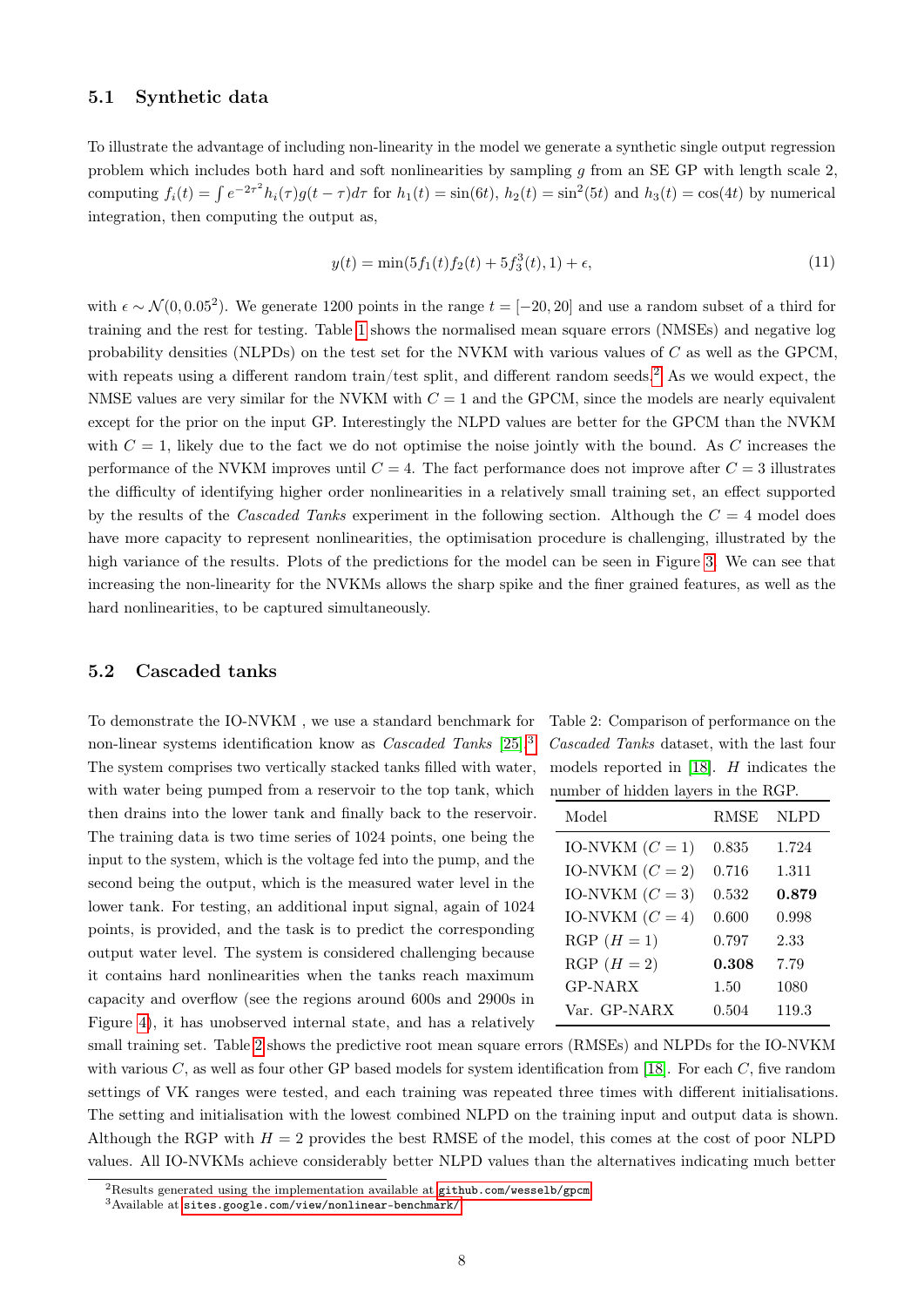

<span id="page-8-0"></span>Figure 4: (Top) Diagonal of the inferred Volterra kernels for the the IO-NVKM with  $C = 3$ , showing  $2\sigma$ confidence region. (Bottom) The predicted output for the test set, with the dashed line showing the true values.



Figure 5: Predictive means and  $2\sigma$  confidence regions from the NVKM with  $C = 3$ , on the Cambermet and Chimet outputs from the Weather data set. Blue points are the artificially removed test data, black points are training data.

quantification of uncertainty. Of the IO-NVKMs,  $C = 3$  performs best in both metrics. Figure [4](#page-8-0) show the predictions of the  $C = 3$  model on the test set, as well as the inferred VKs. The uncertainty in the VKs increases with their order, which is natural given the difficulty of estimating higher order nonlinear effects from a small training set. It should be noted that Worden et al. [\[37\]](#page-11-15) achieve a much lower RMSE of 0.191 by using a specific physics model of the system in tandem with a GP-NARX model, but since we are considering purely data driven approaches here, it is not directly comparable.

#### 5.3 Weather data

To illustrate the utility of the NVKM for multiple output regression problems, we consider a popular benchmark in MOGP literature, consisting of multiple correlated time series of air temperature measurements taken at four nearby locations on the south coast of England, originally described by Nguyen et al. [\[21\]](#page-11-17), which we refer to as Weather.<sup>[4](#page-8-1)</sup> The four series are named Bramblemet, Sotonmet, Cambermet and Chimet, with 1425, 1097, 1441, and 1436 data points, respectively. Bramblemet and Sotonmet both contain regions of truly missing data, 173 and 201 points in a continuous region are artificially removed form Cambermet and Chimet with the task being to predict them based on the all the other data. Table [3](#page-9-0) shows the performance of the multiple output NVKM on the Weather dataset, along with the best performing NCMOGP model of Álvarez et al. [\[2\]](#page-10-4).

<span id="page-8-1"></span> $\frac{4}{3}$  Available for download in a convenient from using the wbml package, [github.com/wesselb/wbml](#page-0-0)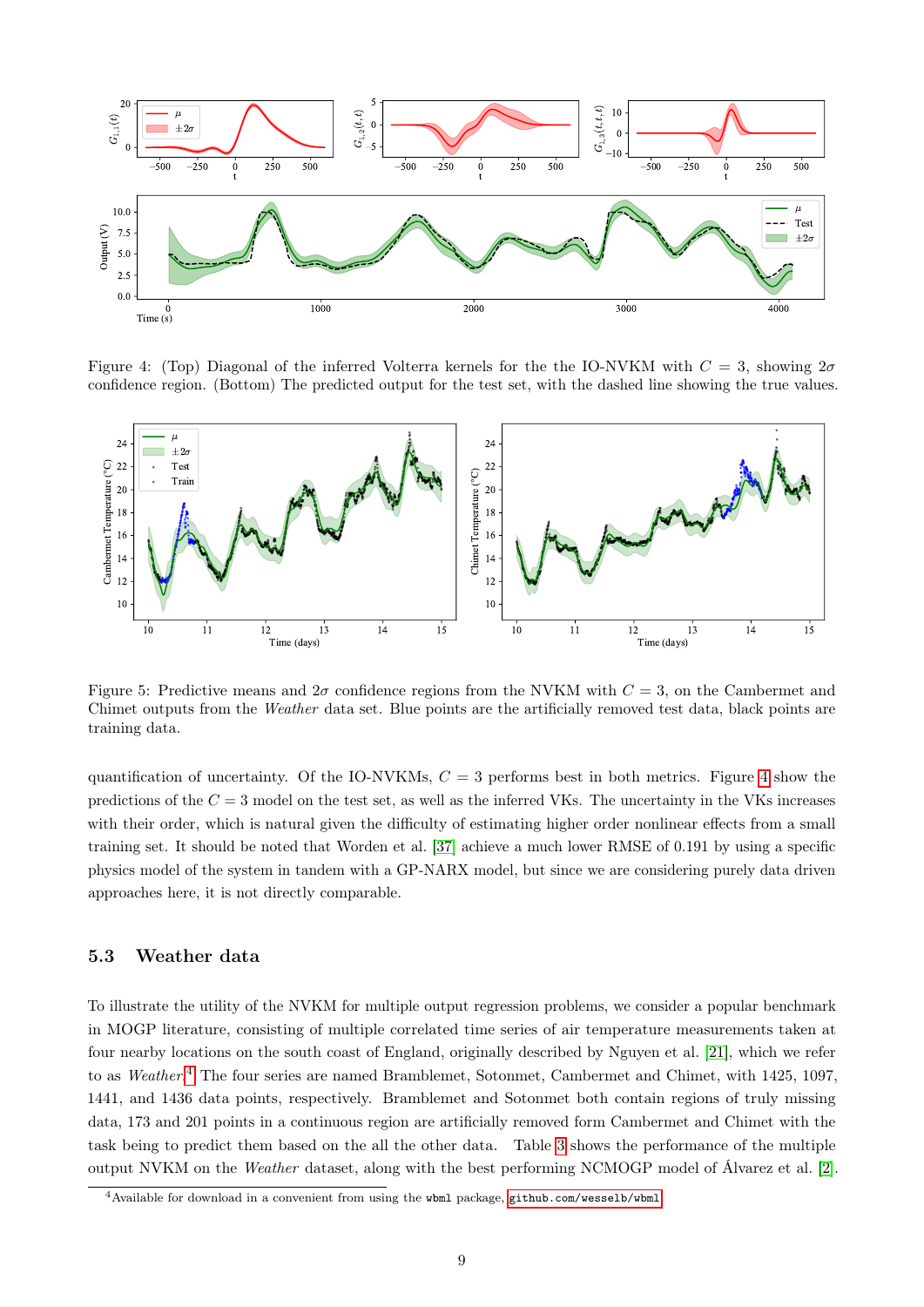Table 3: Comparison of performance on the Weather data set, for the NVKM mean and standard deviation of three initialisation is shown, along with the best model from [\[2\]](#page-10-4)

<span id="page-9-0"></span>

|                  | Cambermet         |                   | Chimet            |                   |
|------------------|-------------------|-------------------|-------------------|-------------------|
| Model            | NMSE              | NLPD.             | <b>NMSE</b>       | <b>NLPD</b>       |
| NVKM $(C = 1)$   | $0.212 \pm 0.085$ | $2.182 \pm 0.743$ | $1.669 \pm 0.052$ | $7.148 \pm 0.111$ |
| NVKM $(C = 2)$   | $0.440 \pm 0.286$ | $3.884 \pm 2.380$ | $0.939 \pm 0.216$ | $4.143 \pm 1.197$ |
| NVKM $(C=3)$     | $0.253 \pm 0.002$ | $2.390 \pm 0.123$ | $0.871 \pm 0.394$ | $3.994 \pm 1.924$ |
| NCMOGP $(C = 3)$ | 0.44              | 2.33              | 0.43              | 2.18              |

For each C, five random settings of VK ranges were tested, with each training being repeated four times with different initialisations, the setting with the best average NLPD value on the training data is shown. All NVKM models show better or equivalent performance than the NCMOGP on the Cambermet output, but all show worse performance on the Chimet output, although on the Chimet output the variance between repeats is high. It should be noted that the LFM reported by Guarnizo and Álvarez [\[11\]](#page-10-14) achieves much lower scores, having NMSEs of 0.11 and 0.19 on Cambermet and Chimet respectively, but that model uses six latent functions as opposed to a single latent function for the NVKM and NCMOGP. Including multiple latent functions may lead to large performance improvements for the NVKM and is a promising direction for future work.

### 6 Discussion

Societal Impacts Accurate methods for system identification are key to the functioning of modern aircraft [\[20\]](#page-11-18), this includes military aircraft, and specifically unmanned aerial vehicles equipped with weapons. It is possible that improved models for system identification could lead such aircraft to be more effective, and thus more deadly. GP and MOGP models have long been applied to problems in robotics [\[9,](#page-10-15) [33\]](#page-11-19). Better inclusion of nonlinearities in these models may enhance the ability of robots, potentially leading to loss of jobs and livelihoods to automation.

Future Work The are a number of extensions to both the NVKM and IO-NVKM that could lead to substantial improvements in performance. As briefly mentioned in Section [5,](#page-6-3) the number of inducing points required for the VKs scales exponentially with the order of the series, meaning it is difficult to represent complex features in the higher order terms, without using a computationally intractable number of points. Whilst initially we saw the increased flexibility of non-separable VKs as a virtue, it may be that introducing separability leads to more powerful models, since the number of points needed to specify separable VKs scales linearly. Currently the models do not support multidimensional inputs, but this could be easily added, requiring the computation of a few extra integrals. For the multiple output model, allowing a shared set of latent functions, with the input to each output's Volterra series being a trainable linear combination, in a similar way to LFMs, is highly likely to improve performance especially for problems with a large number of outputs.

Conclusions We have presented a novel model which uses Gaussian processes to learn the kernels of the Volterra series non-parametrically, allowing for the effective modeling of data with nonlinear properties. We have developed fast and scalable sampling and inference methods for the the model and show its performance on single and multiple output regression problems. Additionally, a modification to the model was presented that achieves significantly better uncertainty quantification than competitors on a challenging benchmark for nonlinear systems identification.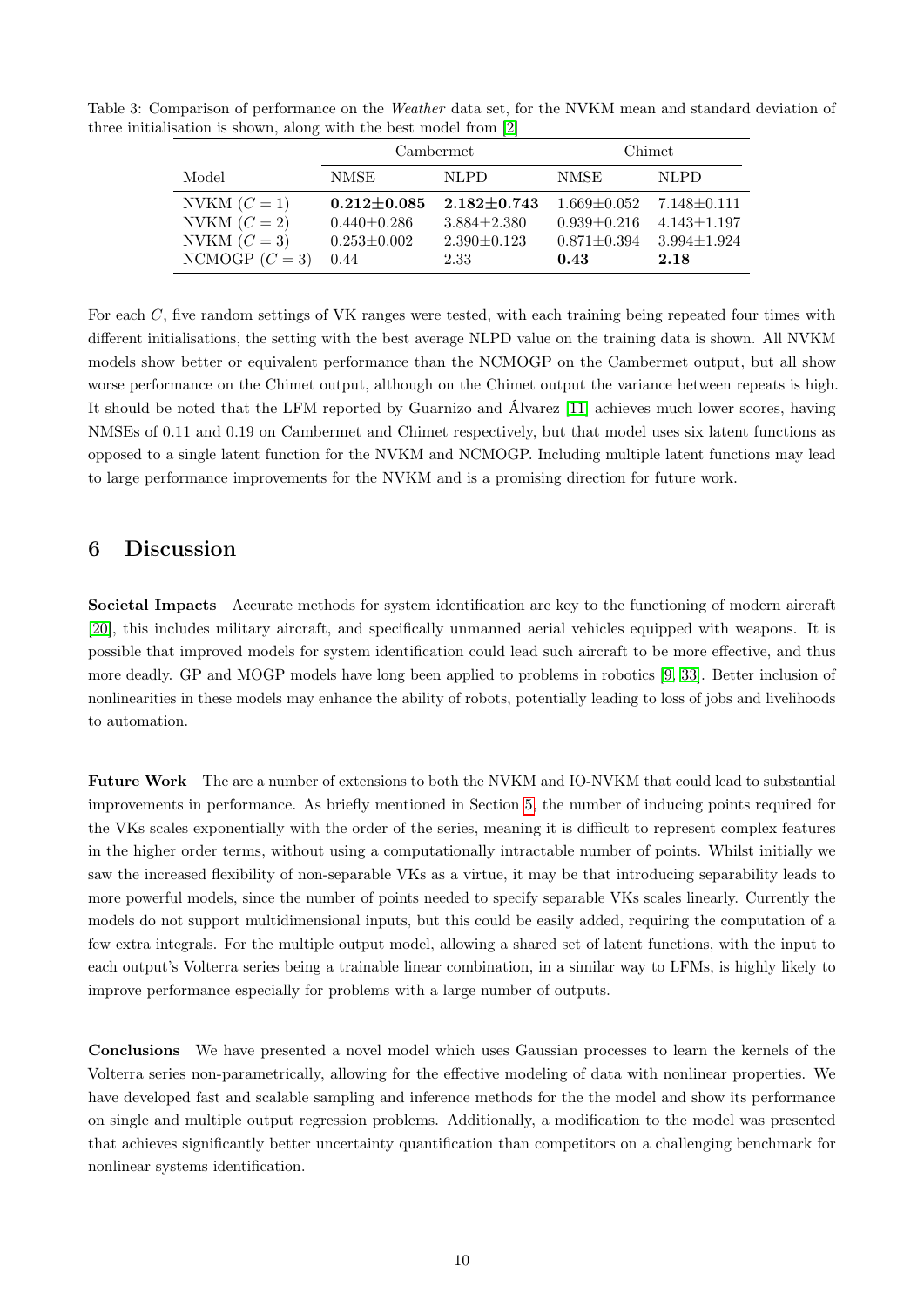# Acknowledgements

We thank Lizzy Cross, Felipe Tobar, and Carl Henrik Ek for helpful and insightful conversations. We would also like to thank Wessel Bruinsma for useful discussions and advice, as well as support in using the code for the GPCM. Magnus Ross and Michael T. Smith thank the Department of Computer Science at the University of Sheffield financial support. Mauricio A. Álvarez has been financed by the EPSRC Research Projects EP/R034303/1, EP/T00343X/2 and EP/V029045/1.

## References

- <span id="page-10-3"></span>[1] M. Alvarez, D. Luengo, and N. D. Lawrence. Latent force models. In Artificial Intelligence and Statistics, pages 9–16. PMLR, 2009.
- <span id="page-10-4"></span>[2] M. Álvarez, W. Ward, and C. Guarnizo. Non-linear process convolutions for multi-output Gaussian processes. pages 1969–1977, 2019.
- <span id="page-10-2"></span>[3] M. A. Álvarez, L. Rosasco, and N. D. Lawrence. Kernels for vector-valued functions: A review. Found. Trends Mach. Learn., 4 (3):195–266, Mar. 2012. ISSN 1935-8237. doi: 10.1561/2200000036. URL <https://doi.org/10.1561/2200000036>.
- <span id="page-10-0"></span>[4] R. P. Barry and J. M. Ver Hoef. Blackbox kriging: spatial prediction without specifying variogram models. Journal of Agricultural, Biological and Environmental Statistics, 1(3):297–322, 1996.
- <span id="page-10-9"></span>[5] G. Benton, W. J. Maddox, J. Salkey, J. Albinati, and A. G. Wilson. Function-space distributions over kernels. In Advances in Neural Information Processing Systems, pages 14965–14976, 2019.
- <span id="page-10-12"></span>[6] J. Bradbury, R. Frostig, P. Hawkins, M. J. Johnson, C. Leary, D. Maclaurin, G. Necula, A. Paszke, J. VanderPlas, S. Wanderman-Milne, and Q. Zhang. JAX: composable transformations of Python+NumPy programs, 2018. URL [http://github.com/google/](http://github.com/google/jax) [jax](http://github.com/google/jax).
- <span id="page-10-6"></span>[7] W. Bruinsma. The Generalised Gaussian Process Convolution Model. MPhil. thesis, University of Cambridge, 2016.
- <span id="page-10-5"></span>[8] C. Cheng, Z. Peng, W. Zhang, and G. Meng. Volterra-series-based nonlinear system modeling and its engineering applications: A state-of-the-art review. *Mechanical Systems and Signal Processing,* 87:340 – 364, 2017. ISSN 0888-3270, doi: https: //doi.org/10.1016/j.ymssp.2016.10.029. URL <http://www.sciencedirect.com/science/article/pii/S0888327016304393>.
- <span id="page-10-15"></span>[9] M. P. Deisenroth, D. Fox, and C. E. Rasmussen. Gaussian processes for data-efficient learning in robotics and control. IEEE transactions on pattern analysis and machine intelligence, 37(2):408–423, 2013.
- <span id="page-10-8"></span>[10] D. K. Duvenaud, H. Nickisch, and C. Rasmussen. Additive Gaussian processes. In J. Shawe-Taylor, R. Zemel, P. Bartlett, F. Pereira, and K. Q. Weinberger, editors, Advances in Neural Information Processing Systems, volume 24. Curran Associates, Inc., 2011. URL <https://proceedings.neurips.cc/paper/2011/file/4c5bde74a8f110656874902f07378009-Paper.pdf>.
- <span id="page-10-14"></span>[11] C. Guarnizo and M. A. Álvarez. Fast kernel approximations for latent force models and convolved multiple-output Gaussian processes. In Uncertainty in Artificial Intelligence: Proceedings of the Thirty-Fourth Conference (2018). AUAI Press, 2018.
- <span id="page-10-10"></span>[12] J. Hartikainen, M. Seppänen, and S. Särkkä. State-space inference for non-linear latent force models with application to satellite orbit prediction. In Proceedings of the 29th International Coference on International Conference on Machine Learning, pages 723–730, 2012.
- <span id="page-10-1"></span>[13] D. Higdon. Space and space-time modeling using process convolution. In Quantitative methods for current environmental issues, pages 37–56. Springer, 2002.
- <span id="page-10-7"></span>[14] M. D. Hoffman, D. M. Blei, C. Wang, and J. Paisley. Stochastic variational inference. Journal of Machine Learning Research, 14(5), 2013.
- <span id="page-10-13"></span>[15] D. P. Kingma and J. Ba. Adam: A method for stochastic optimization. In Y. Bengio and Y. LeCun, editors, 3rd International Conference on Learning Representations, ICLR 2015, San Diego, CA, USA, May 7-9, 2015, Conference Track Proceedings, 2015. URL <http://arxiv.org/abs/1412.6980>.
- <span id="page-10-11"></span>[16] J. Kocijan, A. Girard, B. Banko, and R. Murray-Smith. Dynamic systems identification with Gaussian processes. Mathematical and Computer Modelling of Dynamical Systems, 11(4):411–424, 2005. doi: 10.1080/13873950500068567. URL [https://doi.](https://doi.org/10.1080/13873950500068567) [org/10.1080/13873950500068567](https://doi.org/10.1080/13873950500068567).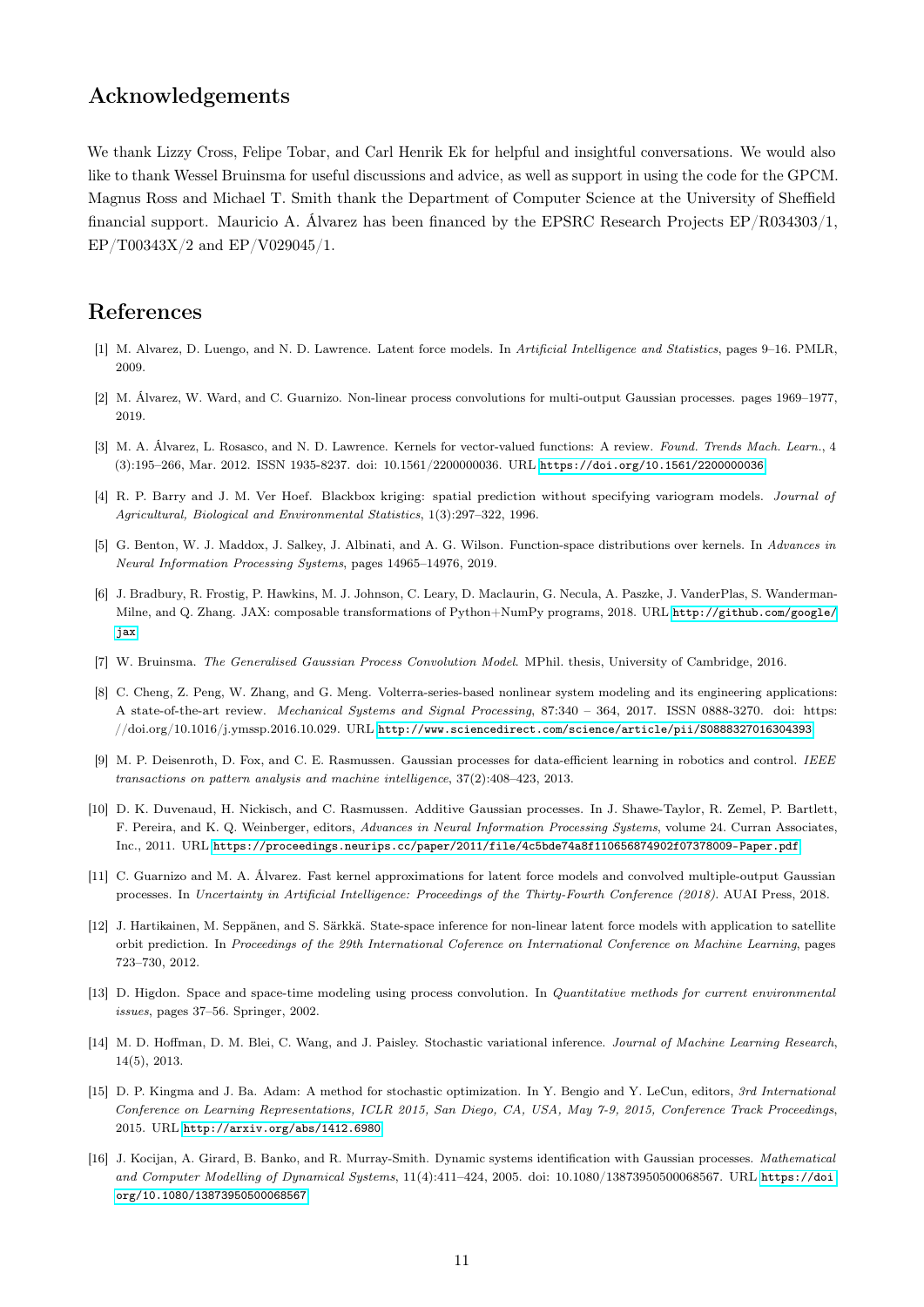- <span id="page-11-10"></span>[17] N. Lawrence, M. Rattray, and M. Titsias. Efficient sampling for Gaussian process inference using control variables. In D. Koller, D. Schuurmans, Y. Bengio, and L. Bottou, editors, Advances in Neural Information Processing Systems, volume 21. Curran Associates, Inc., 2009. URL [https://proceedings.neurips.cc/paper/2008/file/5487315b1286f907165907aa8fc96619-Paper.](https://proceedings.neurips.cc/paper/2008/file/5487315b1286f907165907aa8fc96619-Paper.pdf) [pdf](https://proceedings.neurips.cc/paper/2008/file/5487315b1286f907165907aa8fc96619-Paper.pdf).
- <span id="page-11-5"></span>[18] C. L. C. Mattos. Recurrent Gaussian processes and robust dynamical modeling. PhD thesis, 2017.
- <span id="page-11-14"></span>[19] C. L. C. Mattos, Z. Dai, A. Damianou, J. Forth, G. A. Barreto, and N. D. Lawrence. Recurrent Gaussian processes. In H. Larochelle, B. Kingsbury, and S. Bengio, editors, Proceedings of the International Conference on Learning Representations, volume 3, Caribe Hotel, San Juan, PR, 2016. URL <http://inverseprobability.com/publications/mattos-recurrent16.html>.
- <span id="page-11-18"></span>[20] E. A. Morelli and V. Klein. Aircraft system identification: theory and practice, volume 2. Sunflyte Enterprises Williamsburg, VA, 2016.
- <span id="page-11-17"></span>[21] T. V. Nguyen, E. V. Bonilla, et al. Collaborative multi-output Gaussian processes. In UAI, pages 643–652. Citeseer, 2014.
- <span id="page-11-7"></span>[22] A. Rahimi and B. Recht. Random features for large-scale kernel machines. NIPS, 3, 2007.
- <span id="page-11-0"></span>[23] C. E. Rasmussen and C. K. I. Williams. Gaussian Processes for Machine Learning (Adaptive Computation and Machine Learning). The MIT Press, 2005. ISBN 026218253X.
- <span id="page-11-20"></span>[24] C. E. Rasmussen and C. K. I. Williams. Gaussian Processes for Machine Learning (Adaptive Computation and Machine Learning), pages 203–204. The MIT Press, 2005. ISBN 026218253X.
- <span id="page-11-16"></span>[25] M. Schoukens and J. P. Noël. Three benchmarks addressing open challenges in nonlinear system identification. IFAC-PapersOnLine, 50(1):446–451, 2017.
- <span id="page-11-13"></span>[26] A. Svensson and T. B. Schön. A flexible state–space model for learning nonlinear dynamical systems. Automatica, 80:189–199, 2017.
- <span id="page-11-12"></span>[27] A. Svensson, A. Solin, S. Särkkä, and T. Schön. Computationally efficient bayesian learning of Gaussian process state space models. In A. Gretton and C. C. Robert, editors, Proceedings of the 19th International Conference on Artificial Intelligence and Statistics, volume 51 of Proceedings of Machine Learning Research, pages 213–221, Cadiz, Spain, 09–11 May 2016. PMLR. URL <http://proceedings.mlr.press/v51/svensson16.html>.
- <span id="page-11-6"></span>[28] M. Titsias. Variational learning of inducing variables in sparse Gaussian processes. In Artificial Intelligence and Statistics, pages 567–574, 2009.
- <span id="page-11-4"></span>[29] M. Titsias and M. Lázaro-Gredilla. Doubly stochastic variational bayes for non-conjugate inference. In International conference on machine learning, pages 1971–1979. PMLR, 2014.
- <span id="page-11-2"></span>[30] F. Tobar, T. D. Bui, and R. E. Turner. Learning stationary time series using Gaussian processes with nonparametric kernels. In Advances in Neural Information Processing Systems, pages 3501–3509, 2015.
- <span id="page-11-1"></span>[31] J. M. Ver Hoef and R. P. Barry. Constructing and fitting models for cokriging and multivariable spatial prediction. Journal of Statistical Plannig and Inference, 69:275–294, 1998.
- <span id="page-11-11"></span>[32] W. Ward, T. Ryder, D. Prangle, and M. Alvarez. Black-box inference for non-linear latent force models. In International Conference on Artificial Intelligence and Statistics, pages 3088–3098. PMLR, 2020.
- <span id="page-11-19"></span>[33] C. Williams, S. Klanke, S. Vijayakumar, and K. Chai. Multi-task Gaussian process learning of robot inverse dynamics. In D. Koller, D. Schuurmans, Y. Bengio, and L. Bottou, editors, Advances in Neural Information Processing Systems, volume 21. Curran Associates, Inc., 2009. URL [https://proceedings.neurips.cc/paper/2008/file/](https://proceedings.neurips.cc/paper/2008/file/15d4e891d784977cacbfcbb00c48f133-Paper.pdf) [15d4e891d784977cacbfcbb00c48f133-Paper.pdf](https://proceedings.neurips.cc/paper/2008/file/15d4e891d784977cacbfcbb00c48f133-Paper.pdf).
- <span id="page-11-9"></span>[34] A. Wilson and R. Adams. Gaussian process kernels for pattern discovery and extrapolation. In International conference on machine learning, pages 1067–1075, 2013.
- <span id="page-11-8"></span>[35] A. G. Wilson, Z. Hu, R. Salakhutdinov, and E. P. Xing. Deep kernel learning. In Artificial intelligence and statistics, pages 370–378, 2016.
- <span id="page-11-3"></span>[36] J. Wilson, V. Borovitskiy, A. Terenin, P. Mostowsky, and M. Deisenroth. Efficiently sampling functions from Gaussian process posteriors. In H. D. III and A. Singh, editors, Proceedings of the 37th International Conference on Machine Learning, volume 119 of Proceedings of Machine Learning Research, pages 10292–10302. PMLR, 13–18 Jul 2020. URL <http://proceedings.mlr.press/v119/wilson20a.html>.
- <span id="page-11-15"></span>[37] K. Worden, R. Barthorpe, E. Cross, N. Dervilis, G. Holmes, G. Manson, and T. Rogers. On evolutionary system identification with applications to nonlinear benchmarks. Mechanical Systems and Signal Processing, 112:194–232, 2018. ISSN 0888-3270. doi: https:  $\frac{1}{\d{1}}$  //doi.org/10.1016/j.ymssp.2018.04.001. URL <https://www.sciencedirect.com/science/article/pii/S0888327018301912>.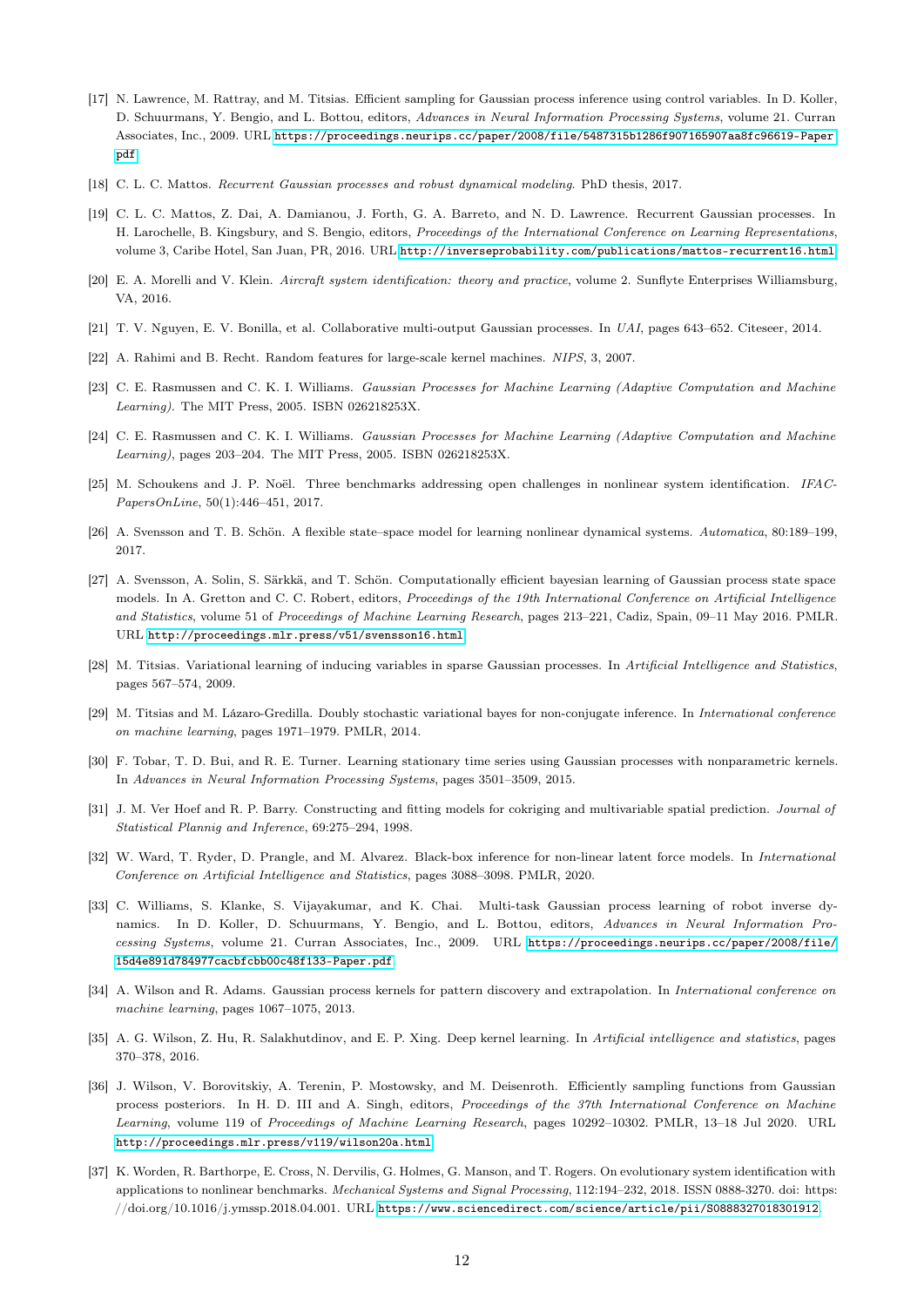# Appendix

# <span id="page-12-0"></span>A Derivation of explicit sampling equations

Recall that we wish to analytically compute the integral in Equation (5), which was given by

$$
(f_d|\{\mathbf{v}_{d,c}^G\}_{c=1}^C,\mathbf{v}^u)(t)=\sum_{c=1}^C\int_{-\infty}^{\infty}e^{-\alpha\sum_{i=1}^c(t-\tau_i)^2}(G'_{d,c}|\mathbf{v}_{d,c}^G)(t-\tau_1,\ldots,t-\tau_c)\prod_{j=1}^c(u|\mathbf{v}^u)(\tau_j)d\tau_j,
$$

with all the processes  $\{G_{d,c}\}_{c,d=1}^{C,D}$  and u having the SE covariances, given by  $k_{SE}(t, t') = \sigma^2 \exp(-p||t - t'||^2)$ , where  $\sigma$  is the amplitude of the process, and p is the precision, which is related to the length scale l by  $p = \frac{1}{2l^2}$ . For notational simplicity we will compute the integral for the cth term, and drop the subscripts on G, we then substitute Equation  $(4)$  for  $G$ , giving,

$$
I_{c,d} = \int_{-\infty}^{\infty} e^{-\alpha \sum_{m=1}^{c} (t-\tau_m)^2} (G'|\mathbf{v}^G)(t-\tau_1,\ldots,t-\tau_c) \prod_{k=1}^{c} (u|\mathbf{v}^u)(\tau_k) d\tau_k
$$
  
\n
$$
= \int_{-\infty}^{\infty} e^{-\alpha \sum_{m=1}^{c} (t-\tau_m)^2} \Big( \sum_{i=1}^{N_b} w_i^{(G)} \phi_i^{(G)}(t-\tau) + \sum_{j=1}^{M^{(G)}} q_j^{(G)} k^{(G)}(t-\tau, \mathbf{z}_j^{(G)}) \Big) \prod_{k=1}^{c} (u|\mathbf{v}^u)(\tau_k) d\tau_k
$$
  
\n
$$
= \sum_{i=1}^{N_b} w_i^{(G)} \underbrace{\int_{-\infty}^{\infty} e^{-\alpha \sum_{m=1}^{c} (t-\tau_m)^2} \phi_i^{(G)}(t-\tau) \prod_{k=1}^{c} (u|\mathbf{v}^u)(\tau_k) d\tau_k}_{I_1}
$$
  
\n
$$
+ \sum_{j=1}^{M^{(G)}} q_j^{(G)} \underbrace{\int_{-\infty}^{\infty} e^{-\alpha \sum_{m=1}^{c} (t-\tau_m)^2} k^{(G)}(t-\tau, \mathbf{z}_j^{(G)}) \prod_{k=1}^{c} (u|\mathbf{v}^u)(\tau_k) d\tau_k}_{I_2}
$$

with  $\tau = (\tau_1, \ldots, \tau_c)$  and  $t - \tau = (t - \tau_1, \ldots, t - \tau_c)$ , with superscripts indicating which of the VK or input process the symbols from Equation (4) are associated with. We can see that there are two separate integrals to deal with,  $I_1$  and  $I_2$ .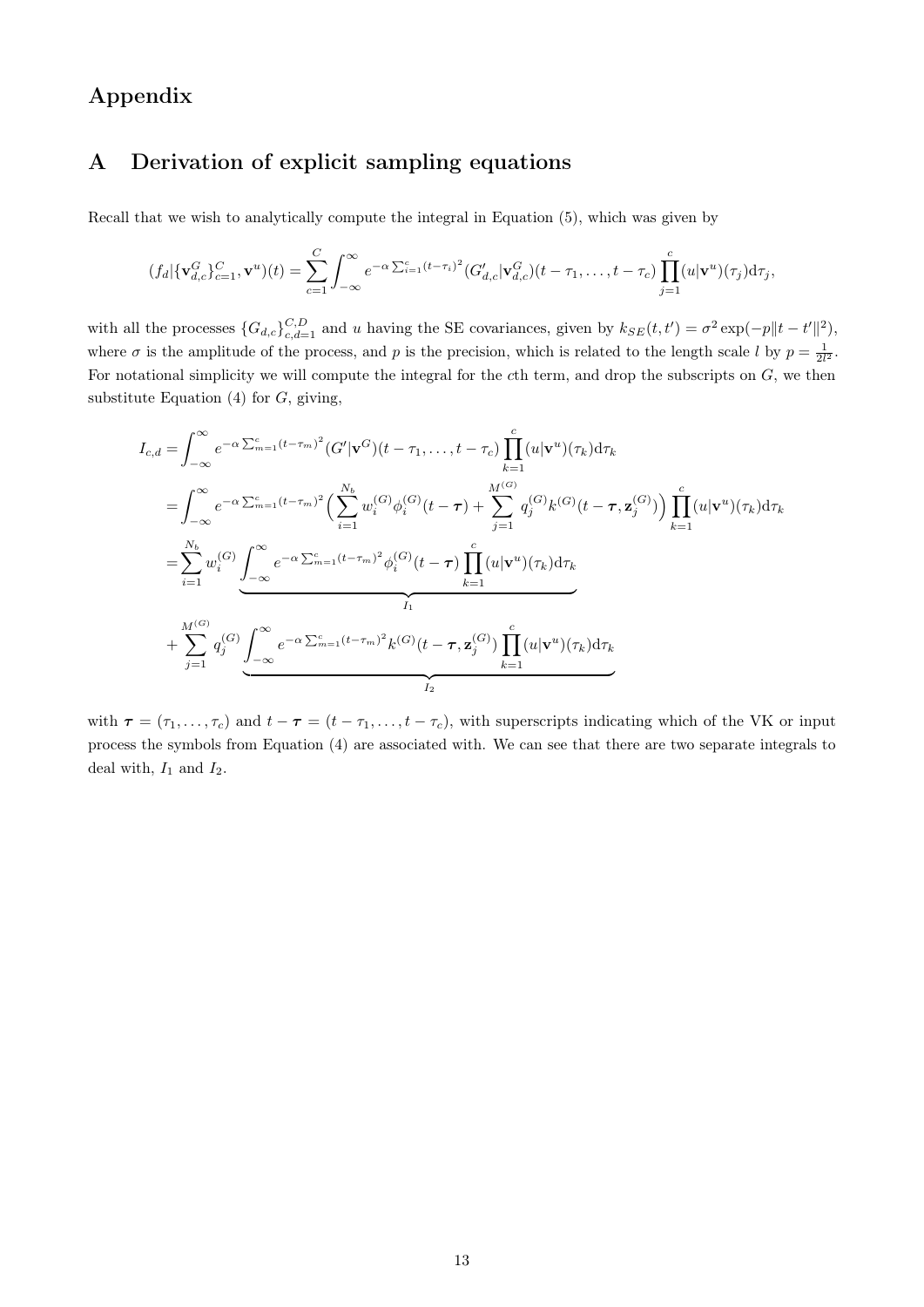# $A.1$   $I_1$

We have

$$
I_{1} = \int_{-\infty}^{\infty} e^{-\alpha \sum_{m=1}^{c} (t-\tau_{m})^{2}} \phi_{i}^{(G)}(t-\tau) \prod_{k=1}^{c} (u|\mathbf{v}^{u})(\tau_{k}) d\tau_{k}
$$
  
\n
$$
= \sqrt{\frac{2}{N_{b}}} \int_{-\infty}^{\infty} e^{-\alpha \sum_{m=1}^{c} (t-\tau_{m})^{2}} \cos(\sum_{j=1}^{c} \theta_{i,j}(t-\tau_{j}) + \beta_{i}) \prod_{k=1}^{c} (u|\mathbf{v}^{u})(\tau_{k}) d\tau_{k}
$$
  
\n
$$
= \frac{1}{2} \sqrt{\frac{2}{N_{b}}} \int_{-\infty}^{\infty} e^{-\alpha \sum_{m=1}^{c} (t-\tau_{m})^{2}} e^{i(\sum_{j=1}^{c} \theta_{i,j}(t-\tau_{j}) + \beta_{i})} \prod_{k=1}^{c} (u|\mathbf{v}^{u})(\tau_{k}) d\tau_{k}
$$
  
\n
$$
+ \frac{1}{2} \sqrt{\frac{2}{N_{b}}} \int_{-\infty}^{\infty} e^{-\alpha \sum_{m=1}^{c} (t-\tau_{m})^{2}} e^{-i(\sum_{j=1}^{c} \theta_{i,j}(t-\tau_{j}) + \beta_{i})} \prod_{k=1}^{c} (u|\mathbf{v}^{u})(\tau_{k}) d\tau_{k}
$$
  
\n
$$
= \frac{1}{2} \sqrt{\frac{2}{N_{b}}} e^{i\beta_{i}} \int_{-\infty}^{\infty} \prod_{j=1}^{c} e^{-\alpha(t-\tau_{j})^{2} + i\theta_{i,j}(t-\tau_{j})} \prod_{k=1}^{c} (u|\mathbf{v}^{u})(\tau_{k}) d\tau_{k}
$$
  
\n
$$
+ \frac{1}{2} \sqrt{\frac{2}{N_{b}}} e^{-i\beta_{i}} \int_{-\infty}^{\infty} \prod_{j=1}^{c} e^{-\alpha(t-\tau_{j})^{2} - i\theta_{i,j}(t-\tau_{j})} \prod_{k=1}^{c} (u|\mathbf{v}^{u})(\tau_{k}) d\tau_{k}
$$
  
\n
$$
= \frac{1}{2} \sqrt{\frac{2}{N_{b}}} e^{i\beta_{i}} \prod_{j=1}^{c} \int_{
$$

so we need to evaluate

$$
\begin{split}\n&\int_{-\infty}^{\infty} e^{-\alpha(t-\tau)^{2} \pm i\theta_{i,j}^{(G)}(t-\tau)} (u|\mathbf{v}^{u})(\tau) d\tau \\
&= \int_{-\infty}^{\infty} e^{-\alpha(t-\tau)^{2} \pm i\theta_{i,j}^{(G)}(t-\tau)} \Big( \sum_{m=1}^{N_{b}} w_{m}^{(u)} \phi_{m}^{(u)}(\tau) + \sum_{n=1}^{M^{(u)}} q_{n}^{(u)} k^{(u)}(\tau, z_{n}^{(u)}) \Big) d\tau \\
&= \sqrt{\frac{2}{N_{b}}} \sum_{m=1}^{N_{b}} w_{m}^{(u)} \int_{-\infty}^{\infty} e^{-\alpha(t-\tau)^{2} \pm i\theta_{i,j}^{(G)}(t-\tau)} \cos(\theta_{m}^{(u)} \tau + \beta_{m}^{(u)}) d\tau \\
&+ \sigma_{u}^{2} \sum_{n=1}^{M^{(u)}} q_{n}^{(u)} \int_{-\infty}^{\infty} e^{-\alpha(t-\tau)^{2} \pm i\theta_{i,j}^{(G)}(t-\tau)} e^{-p_{u}(\tau - z_{n}^{(u)})^{2}} d\tau \\
&= \sqrt{\frac{2}{N_{b}}} \sum_{m=1}^{N_{b}} w_{m}^{(u)} I_{1a}(t; \alpha, \pm \theta_{i,j}^{(G)}, \theta_{m}^{(u)}, \beta_{m}^{(u)}) + \sigma_{u}^{2} \sum_{n=1}^{M^{(u)}} q_{n}^{(u)} I_{1b}(t; \alpha, \pm \theta_{i,j}^{(G)}, p_{u}, z_{n}^{(u)}) .\n\end{split}
$$

We can find explicit forms for  ${\cal I}_{1a},$ 

$$
I_{1a}(t; \alpha, \theta_1, \theta_2, \beta_2) = \int_{-\infty}^{\infty} e^{-\alpha(t-\tau)^2 + i\theta_1(t-\tau)} \cos(\theta_2 \tau + \beta_2) d\tau
$$
  
= 
$$
\frac{\sqrt{\pi}}{2\sqrt{\alpha}} \left(1 + e^{\frac{\theta_1 \theta_2}{\alpha} + 2i\beta_2 + 2i\theta_2 t}\right) e^{-\frac{(\theta_1 + \theta_2)^2}{4\alpha} - i(\beta_2 + \theta_2 t)},
$$

as well as for  $I_{1b}$ ,

$$
I_{1b}(t; \alpha, \theta_1, p_2, z_2) = \int_{-\infty}^{\infty} e^{-\alpha(t-\tau)^2 + i\theta_1(t-\tau)} e^{-p_2(\tau-z_2)^2} d\tau
$$
  
= 
$$
\frac{\sqrt{\pi}}{\sqrt{\alpha + p_2}} e^{-\frac{4\alpha p_2(t-z_2)^2 + i\theta_1(4p_2t - 4p_2z_2 + i\theta_1)}{4(\alpha + p_2)}}.
$$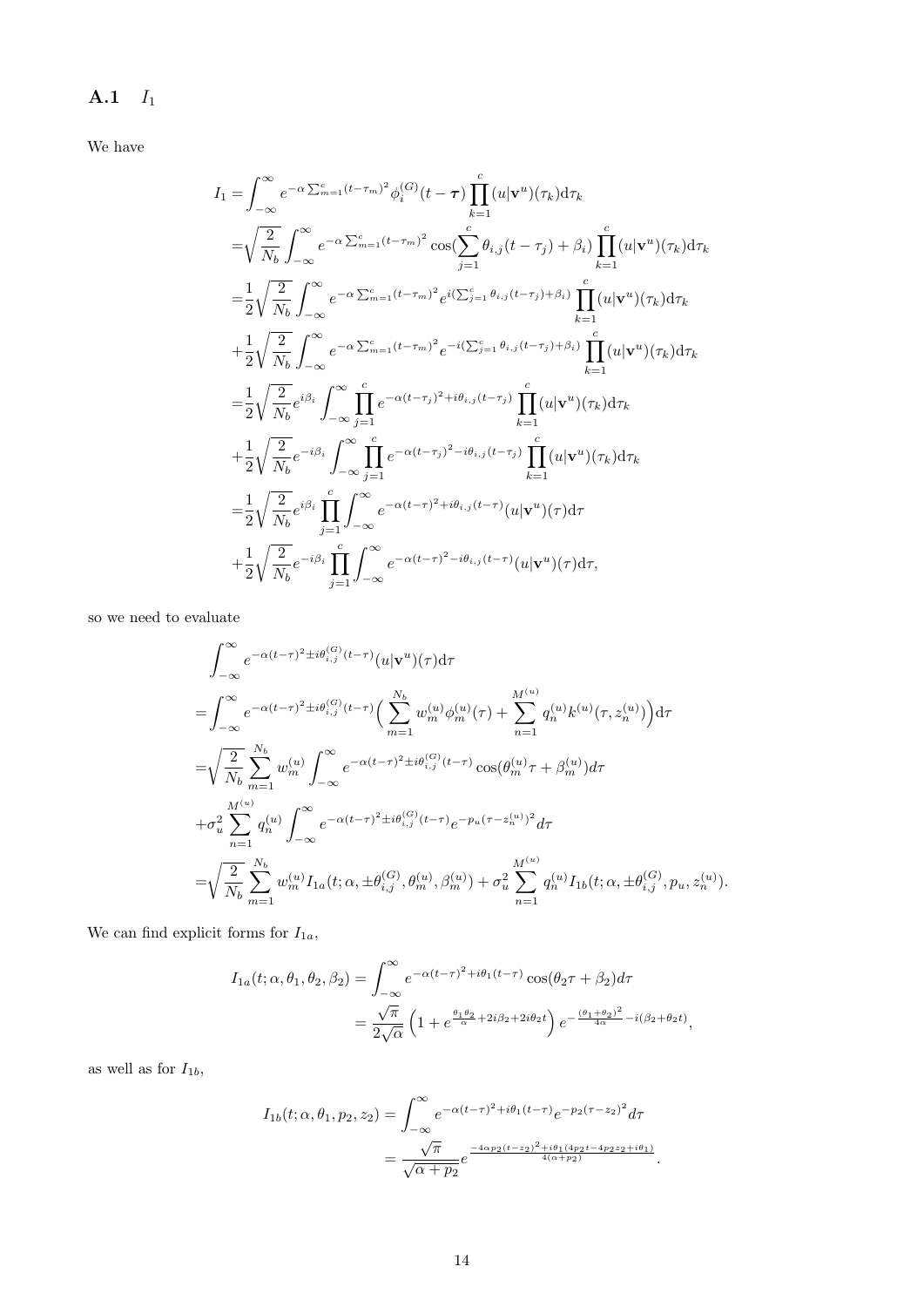Putting it all together we get that  $I_1$  is given by,

$$
I_{1} = \frac{1}{2} \sqrt{\frac{2}{N_{b}}} \Big( e^{i\beta_{i}^{(G)}} \prod_{j=1}^{c} \Big[ \sqrt{\frac{2}{N_{b}}} \sum_{m=1}^{N_{b}} w_{m}^{(u)} I_{1a}(t; \alpha, \theta_{i,j}^{(G)}, \theta_{m}^{(u)}, \beta_{m}^{(u)})
$$

$$
+ \sigma_{u}^{2} \sum_{n=1}^{M^{(u)}} q_{n}^{(u)} I_{1b}(t; \alpha, \theta_{i,j}^{(G)}, p_{u}, z_{n}^{(u)}) \Big]
$$

$$
+ e^{-i\beta_{i}^{(G)}} \prod_{j=1}^{c} \Big[ \sqrt{\frac{2}{N_{b}}} \sum_{m=1}^{N_{b}} w_{m}^{(u)} I_{1a}(t; \alpha, -\theta_{i,j}^{(G)}, -\theta_{m}^{(u)}, \beta_{m}^{(u)})
$$

$$
+ \sigma_{u}^{2} \sum_{n=1}^{M^{(u)}} q_{n}^{(u)} I_{1b}(t; \alpha, -\theta_{i,j}^{(G)}, -p_{u}, z_{n}^{(u)}) \Big] \Big)
$$

A.2 I<sup>2</sup>

 $I_2$  is given by

$$
\int_{-\infty}^{\infty} e^{-\alpha \sum_{m=1}^{c} (t-\tau_m)^2} k^{(G)}(t-\tau,\mathbf{z}_{j}^{(G)}) \prod_{k=1}^{c} (u|\mathbf{v}^u)(\tau_k) d\tau_k
$$

when we substitute in our expression for the SE kernel we get that,

$$
I_2 = \sigma_G^2 \int_{-\infty}^{\infty} e^{-\alpha \sum_{m=1}^c (t - \tau_m)^2} e^{-p_G \sum_l (t - \tau_l - z_{j,l}^{(G)})^2} \prod_{k=1}^c (u | \mathbf{v}^u)(\tau_k) d\tau_k
$$
  
\n
$$
= \sigma_G^2 \int_{-\infty}^{\infty} \prod_{m=1}^c e^{-\alpha (t - \tau_m)^2} \prod_{l=1}^c e^{-p_G (t - \tau_l - z_{j,l}^{(G)})^2} \prod_{k=1}^c (u | \mathbf{v}^u)(\tau_k) d\tau_k
$$
  
\n
$$
= \sigma_G^2 \prod_{i=1}^c \int_{-\infty}^{\infty} e^{-\alpha (t - \tau)^2} e^{-p_G (t - \tau - z_{j,i}^{(G)})^2} (u | \mathbf{v}^u)(\tau) d\tau.
$$

Substituting in the expression for the input process  $u$ , we get

$$
I_{2} = \sigma_{G}^{2} \prod_{i=1}^{c} \int_{-\infty}^{\infty} e^{-\alpha(t-\tau)^{2}} e^{-p_{G}(t-\tau-z_{j,i}^{(G)})^{2}} \Big( \sum_{m=1}^{N_{b}} w_{m}^{(u)} \phi_{m}^{(u)}(\tau) + \sum_{n=1}^{M^{(u)}} q_{n}^{(u)} k^{(u)}(\tau, z_{n}^{(u)}) \Big) d\tau
$$
  
\n
$$
= \sigma_{G}^{2} \prod_{i=1}^{c} \Big[ \sqrt{\frac{2}{N_{b}}} \sum_{m=1}^{N_{b}} w_{m}^{(u)} \int_{-\infty}^{\infty} e^{-\alpha(t-\tau)^{2} - p_{G}(t-\tau-z_{j,i}^{(G)})^{2}} \cos(\theta_{m}^{(u)}\tau + \beta_{m}^{(u)}) d\tau
$$
  
\n
$$
+ \sigma_{u}^{2} \sum_{n=1}^{M^{(u)}} q_{n}^{(u)} \int_{-\infty}^{\infty} e^{-\alpha(t-\tau)^{2} - p_{G}(t-\tau-z_{j,i}^{(G)})^{2}} e^{-p_{u}(\tau-z_{n}^{(u)})^{2}} d\tau \Big]
$$
  
\n
$$
= \sigma_{G}^{2} \prod_{i=1}^{c} \Big[ \sqrt{\frac{2}{N_{b}}} \sum_{m=1}^{N_{b}} w_{m}^{(u)} I_{2a}(t; \alpha, p_{G}, z_{j,i}^{(G)}, \theta_{m}^{(u)}, \beta_{m}^{(u)})
$$
  
\n
$$
+ \sigma_{u}^{2} \sum_{n=1}^{M^{(u)}} q_{n}^{(u)} I_{2b}(t; \alpha, p_{G}, z_{j,i}^{(G)}, p_{u}, z_{n}^{(u)}) \Big].
$$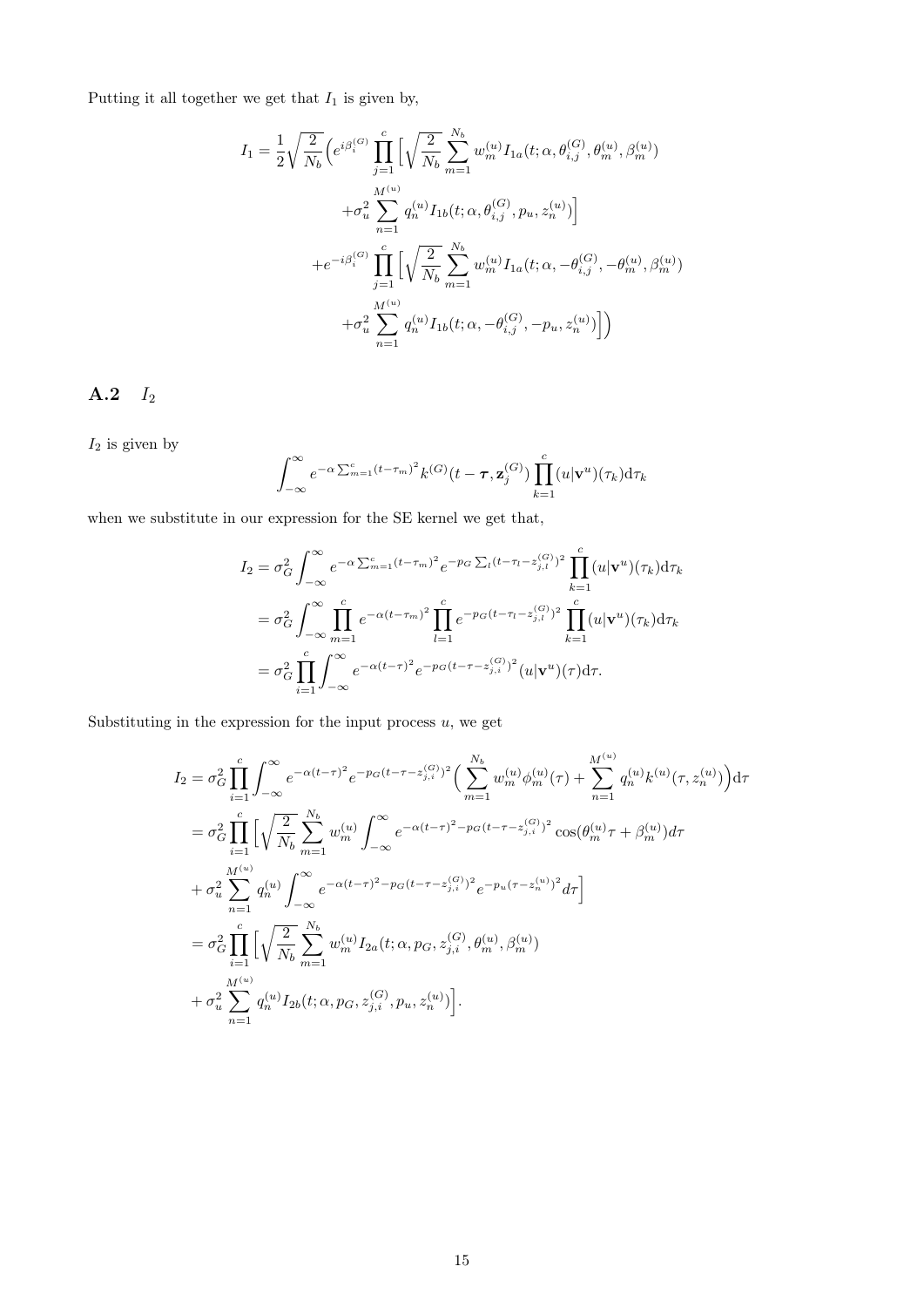The explicit forms for  $I_{2a}$  and  $I_{2b}$  are given by,

$$
I_{2a}(t; \alpha, p_1, z_1, \theta_2, \beta_2) = \int_{-\infty}^{\infty} e^{-\alpha(t-\tau)^2 - p_1(t-\tau-z_1)^2} \cos(\theta_2 \tau + \beta_2) d\tau
$$
  
\n
$$
= \frac{\sqrt{\pi}}{\sqrt{a+p_1}} e^{-\frac{4ap_1 z_1^2 + \theta_2^2}{4(a+p_1)}} \cos(\theta_2 \left(t - \frac{p_1 z_1}{a+p_1}\right) + \beta_2)
$$
  
\n
$$
I_{2b}(t; \alpha, p_1, z_1, p_2, z_2) = \int_{-\infty}^{\infty} e^{-\alpha(t-\tau)^2 - p_1(t-\tau-z_1)^2} e^{-p_2(\tau-z_2)^2} d\tau
$$
  
\n
$$
= \frac{\sqrt{\pi}}{\sqrt{a+p_1+p_2}} e^{-\frac{a\left(p_1 z_1^2 + p_2(t-z_2)^2\right) + p_1 p_2(-t+z_1+z_2)^2}{a+p_1+p_2}}.
$$

### A.3 Final expression

Collating  $I_1$  and  $I_2$ , we get that the final expression for an explicit sample from the cth order term is

$$
(f_d|\{\mathbf{v}_{d,c}^G\}_{c=1}^C,\mathbf{v}^u)(t)=\sum_{c=1}^C I_{c,d},
$$

with

$$
I_{c,d} = \sum_{i=1}^{N_b} w_i^{(G)} \left( \frac{1}{2} \sqrt{\frac{2}{N_b}} \left( e^{i\beta_i^{(G)}} \prod_{j=1}^c \left[ \sqrt{\frac{2}{N_b}} \sum_{m=1}^{N_b} w_m^{(u)} I_{1a}(t; \alpha, \theta_{i,j}^{(G)}, \theta_m^{(u)}, \beta_m^{(u)}) \right] \right. \\ \left. + \sigma_u^2 \sum_{n=1}^{M^{(u)}} q_n^{(u)} I_{1b}(t; \alpha, \theta_{i,j}^{(G)}, p_u, z_n^{(u)}) \right] \\ + e^{-i\beta_i^{(G)}} \prod_{j=1}^c \left[ \sqrt{\frac{2}{N_b}} \sum_{m=1}^{N_b} w_m^{(u)} I_{1a}(t; \alpha, -\theta_{i,j}^{(G)}, -\theta_m^{(u)}, \beta_m^{(u)}) \right. \\ \left. + \sigma_u^2 \sum_{n=1}^{M^{(u)}} q_n^{(u)} I_{1b}(t; \alpha, -\theta_{i,j}^{(G)}, -p_u, z_n^{(u)}) \right] \right) \\ + \sum_{j=1}^{M^{(G)}} q_j^{(G)} \left( \sigma_G^2 \prod_{i=1}^c \left[ \sqrt{\frac{2}{N_b}} \sum_{m=1}^{N_b} w_m^{(u)} I_{2a}(t; \alpha, p_G, z_{i,j}^{(G)}, \theta_m^{(u)}, \beta_m^{(u)}) \right. \\ \left. + \sigma_u^2 \sum_{n=1}^{M^{(u)}} q_n^{(u)} I_{2b}(t; \alpha, p_G, z_{i,j}^{(G)}, p_u, z_n^{(u)}) \right] \right).
$$

# <span id="page-15-0"></span>B Derivation of variational lower bound

Recall that the true joint distribution is given by

$$
p(\{\mathbf{y}_d\}_{d=1}^D, \{G_{d,c}, \mathbf{v}_{d,c}^G\}_{c,d=1}^{C,D}, u, \mathbf{v}^u) =
$$
  

$$
\prod_{d,i=1}^{D,N_d} p(y_{d,i}|f_d(t_{d,i})) \prod_{d,c=1}^{D,C} p(G_{d,c}|\mathbf{v}_{d,c}^G) p(\mathbf{v}_{d,c}^G) p(u|\mathbf{v}^u) p(\mathbf{v}^u), \quad (12)
$$

and the variational distribution by

$$
q(\{G_{d,c}, \mathbf{v}_{d,c}^G\}_{c,d=1}^{C,D}, u, \mathbf{v}^u) = \prod_{d,c=1}^{D,C} p(G_{d,c}|\mathbf{v}_{d,c}^G)q(\mathbf{v}_{d,c}^G)p(u|\mathbf{v}^u)q(\mathbf{v}^u).
$$